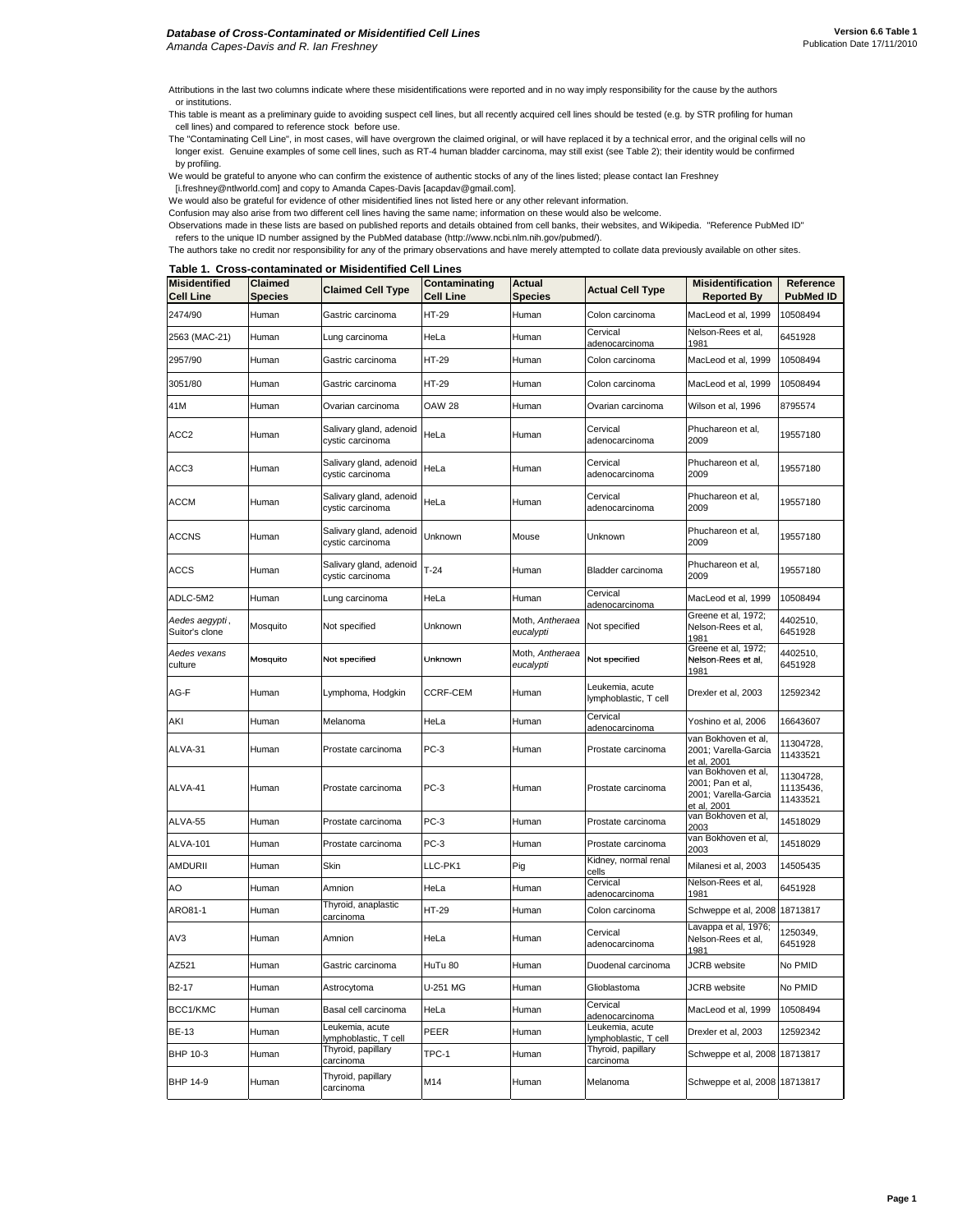| <b>Misidentified</b><br><b>Cell Line</b> | Claimed<br><b>Species</b>                | <b>Claimed Cell Type</b>                              | Contaminating<br>Cell Line | Actual<br><b>Species</b>                        | <b>Actual Cell Type</b>                               | <b>Misidentification</b><br><b>Reported By</b>                       | Reference<br><b>PubMed ID</b> |
|------------------------------------------|------------------------------------------|-------------------------------------------------------|----------------------------|-------------------------------------------------|-------------------------------------------------------|----------------------------------------------------------------------|-------------------------------|
| BHP 17-10                                | Human                                    | Thyroid, papillary<br>carcinoma                       | M14                        | Human                                           | Melanoma                                              | Schweppe et al, 2008 18713817                                        |                               |
| <b>BHP 2-7</b>                           | Human                                    | Thyroid, papillary<br>carcinoma                       | TPC-1                      | Human                                           | Thyroid, papillary<br>carcinoma                       | Schweppe et al, 2008 18713817                                        |                               |
| BHP 5-16                                 | Human                                    | Thyroid, papillary<br>carcinoma                       | M14                        | Human                                           | Melanoma                                              | Schweppe et al, 2008 18713817                                        |                               |
| BHP 7-13                                 | Human                                    | Thyroid, papillary<br>carcinoma                       | TPC-1                      | Human                                           | Thyroid, papillary<br>carcinoma                       | Schweppe et al, 2008 18713817                                        |                               |
| BIC-1                                    | Human                                    | Esophageal<br>adenocarcinoma                          | SW-480, SW-620             | Human                                           | Colon carcinoma                                       | Boonstra et al, 2010                                                 | 20075370                      |
| BLIN-1 (also<br>subclone 1E8)            | Human                                    | Leukemia, acute<br>lymphoblastic, B cell<br>precursor | NALM-6                     | Human                                           | Leukemia, acute<br>lymphoblastic, B cell<br>precursor | Drexler et al, 2003                                                  | 12592342                      |
| BM-1604                                  | Human                                    | Prostate carcinoma                                    | <b>DU-145</b>              | Human                                           | Prostate carcinoma                                    | MacLeod et al, 1999                                                  | 10508494                      |
| BrCA 5                                   | Human                                    | Breast carcinoma                                      | HeLa                       | Human                                           | Cervical<br>adenocarcinoma                            | Nelson-Rees and<br>Flandermeyer, 1977;<br>Nelson-Rees et al,<br>1981 | 557237,<br>6451928            |
| C <sub>16</sub><br>(MRC-5 derivative)    | Human                                    | Lung cells, fetal                                     | HeLa                       | Human                                           | Cervical<br>adenocarcinoma                            | <b>ECACC</b> website                                                 | No PMID                       |
| CAC <sub>2</sub>                         | Human                                    | Salivary gland, adenoid<br>cystic carcinoma           | Unknown                    | Rat                                             | Unknown                                               | Phuchareon et al,<br>2009                                            | 19557180                      |
| CaMa (clone 15)                          | Human                                    | Breast carcinoma                                      | Unknown                    | Syrian hamster<br>and mouse                     | Unknown                                               | Nelson-Rees et al,<br>1981                                           | 6451928                       |
| CaOV                                     | Human                                    | Ovarian carcinoma                                     | HeLa                       | Human                                           | Cervical<br>adenocarcinoma                            | Nelson-Rees et al,<br>1981                                           | 6451928                       |
| CaVe                                     | Human                                    | Gastric carcinoma                                     | HeLa                       | Human                                           | Cervical<br>adenocarcinoma                            | Nelson-Rees et al,<br>1981                                           | 6451928                       |
| Chang liver                              | Human                                    | Liver, normal hepatic<br>cells                        | HeLa                       | Human                                           | Cervical<br>adenocarcinoma                            | Lavappa et al, 1976;<br>Nelson-Rees et al,<br>1981                   | 1250349,<br>6451928           |
| СНВ                                      | Human                                    | Astrocytoma                                           | Unknown                    | Rat                                             | Not specified                                         | Nelson-Rees et al,<br>1981                                           | 6451928                       |
| CHP-234                                  | Human                                    | Neuroblastoma                                         | Unknown                    | Human                                           | Unknown                                               | ATCC website                                                         | No PMID                       |
| <b>Clone 1-5c-4</b>                      | Human                                    | Conjunctiva                                           | HeLa                       | Human                                           | Cervical<br>adenocarcinoma                            | <b>ECACC</b> website                                                 | No PMID                       |
| Clone-16                                 | Human                                    | Pancreas, fetal<br>endocrine cells                    | Unknown                    | Syrian hamster                                  | Unknown                                               | Matsuba et al, 1988                                                  | 2903855                       |
| Clone 1A                                 | Rainbow trout,<br>Oncorhynchus<br>mykiss | <b>Blood</b>                                          | CHSE-214                   | Chinook salmon,<br>Oncorhynchus<br>tschawytscha | Embryo                                                | Perry et al, 2001                                                    | 19002917                      |
| <b>CMP</b>                               | Human                                    | Rectal adenocarcinoma HeLa                            |                            | Human                                           | Cervical<br>adenocarcinoma                            | Nelson-Rees et al,<br>1981                                           | 6451928                       |
| CMPII <sub>C2</sub>                      | Human                                    | Rectal adenocarcinoma HeLa                            |                            | Human                                           | Cervical<br>adenocarcinoma                            | Nelson-Rees et al,<br>1981                                           | 6451928                       |
| CO (= COLE)                              | Human                                    | Lymphoma, Hodgkin                                     | CCRF-CEM                   | Human                                           | Leukemia, acute<br>lymphoblastic, T cell              | Drexler et al, 2003                                                  | 12592342                      |
| COLO-677                                 | Human                                    | Lung carcinoma, small<br>cell                         | <b>RPMI-8226</b>           | Human                                           | Myeloma                                               | <b>DSMZ</b> website                                                  | No PMID                       |
| COLO-818                                 | Human                                    | Melanoma                                              | COLO-800                   | Human                                           | Melanoma                                              | MacLeod et al. 1999                                                  | 10508494                      |
| CoLo-TC                                  | Human                                    | Colon carcinoma                                       | COLO-205                   | Human                                           | Colon carcinoma                                       | <b>RIKEN</b> website                                                 | No PMID                       |
| Culisita inornata<br>culture             | Mosquito                                 | Not specified                                         | Unknown                    | Moth, Antheraea<br>eucalypti                    | Not specified                                         | Greene et al, 1972;<br>Nelson-Rees et al,<br>1981                    | 4402510,<br>6451928           |
| D18T                                     | Human                                    | Synovial cell                                         | HeLa                       | Human                                           | Cervical<br>adenocarcinoma                            | Nelson-Rees et al,<br>1981                                           | 6451928                       |
| D98/AH                                   | Human                                    | Not specified                                         | HeLa                       | Human                                           | Cervical<br>adenocarcinoma                            | Honma et al, 1992                                                    | 1730567                       |
| D98/AH2 Clone B                          | Human                                    | Not specified                                         | HeLa                       | Human                                           | Cervical<br>adenocarcinoma                            | <b>ECACC</b> website                                                 | No PMID                       |
| <b>DAMI</b>                              | Human                                    | Leukemia, acute<br>myeloid, M7                        | HEL                        | Human                                           | Leukemia, acute<br>myeloid, M6                        | MacLeod et al, 1997;<br>Drexler et al, 2003                          | 9447816,<br>12592342          |
| <b>DAPT</b>                              | Human                                    | Astrocytoma, piloid                                   | HeLa                       | Human                                           | Cervical<br>adenocarcinoma                            | Nelson-Rees et al,<br>1981                                           | 6451928                       |
| DD                                       | Human                                    | Malignant histiocytosis                               | K-562                      | Human                                           | eukemia, chronic<br>myeloid, blast crisis             | Drexler et al, 2003                                                  | 12592342                      |
| Det30A                                   | Human                                    | Breast carcinoma,<br>ascitic fluid                    | HeLa                       | Human                                           | Cervical<br>adenocarcinoma                            | Nelson-Rees et al,<br>1981                                           | 6451928                       |
| Detroit-6 (Det6)                         | Human                                    | Sternal marrow cells                                  | HeLa                       | Human                                           | Cervical<br>adenocarcinoma                            | Lavappa et al, 1976;<br>Nelson-Rees et al,<br>1981                   | 1250349,<br>6451928           |
| Detroit-98                               | Human                                    | Sternal marrow cells                                  | HeLa                       | Human                                           | Cervical<br>adenocarcinoma                            | Lavappa, 1978;<br>Nelson-Rees et al,<br>1981                         | 566722,<br>6451928            |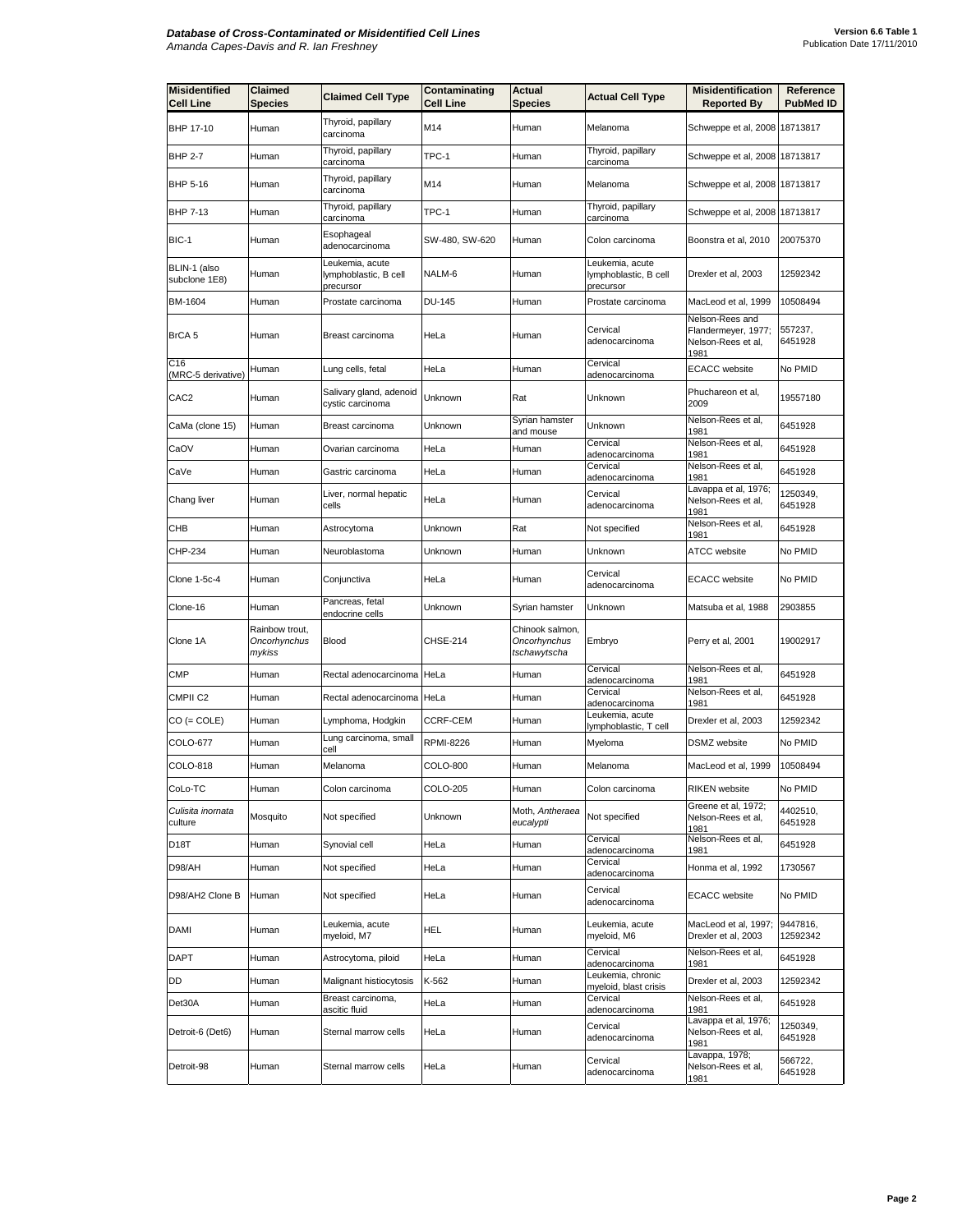| <b>Misidentified</b><br><b>Cell Line</b> | <b>Claimed</b><br><b>Species</b> | <b>Claimed Cell Type</b>                              | Contaminating<br><b>Cell Line</b> | <b>Actual</b><br><b>Species</b>                         | <b>Actual Cell Type</b>                               | <b>Misidentification</b><br><b>Reported By</b>     | Reference<br><b>PubMed ID</b> |
|------------------------------------------|----------------------------------|-------------------------------------------------------|-----------------------------------|---------------------------------------------------------|-------------------------------------------------------|----------------------------------------------------|-------------------------------|
| Detroit 98/AG                            | Human                            | Sternal marrow cells                                  | HeLa                              | Human                                                   | Cervical<br>adenocarcinoma                            | Lavappa, 1978;<br>Nelson-Rees et al,<br>1981       | 566722,<br>6451928            |
| Detroit 98/AH-2                          | Human                            | Sternal marrow cells                                  | HeLa                              | Human                                                   | Cervical<br>adenocarcinoma                            | Lavappa, 1978;<br>Nelson-Rees et al,<br>1981       | 566722,<br>6451928            |
| Detroit 98/AH-R                          | Human                            | Sternal marrow cells                                  | HeLa                              | Human                                                   | Cervical<br>adenocarcinoma                            | Lavappa, 1978;<br>Nelson-Rees et al,<br>1981       | 566722,<br>6451928            |
| Detroit 98s                              | Human                            | Sternal marrow cells                                  | HeLa                              | Human                                                   | Cervical<br>adenocarcinoma                            | Lavappa, 1978;<br>Nelson-Rees et al,<br>1981       | 566722,<br>6451928            |
| DJM-1                                    | Human                            | Squamous cell<br>carcinoma                            | BSCC-93                           | Human                                                   | Skin, squamous cell<br>carcinoma                      | Yoshino et al, 2006                                | 16643607                      |
| <b>DRO90-1</b>                           | Human                            | Thyroid, anaplastic<br>carcinoma                      | A-375                             | Human                                                   | Melanoma                                              | Schweppe et al, 2008                               | 18713817                      |
| DuPro-1                                  | Human                            | Prostate carcinoma                                    | PC-3                              | Human                                                   | Prostate carcinoma                                    | van Bokhoven et al,<br>2003                        | 14518029                      |
| EB33                                     | Human                            | Prostate carcinoma                                    | HeLa                              | Human                                                   | Cervical<br>adenocarcinoma                            | Nelson-Rees, 1979;<br>Nelson-Rees et al,<br>1981   | 535908,<br>6451928            |
| ECTC                                     | Cow                              | Thyroid, embryonic                                    | Vero                              | Monkey, African<br>green<br>(Cercopithecus<br>aethiops) | Kidney, normal renal<br>cells                         | Milanesi et al, 2003                               | 14505435                      |
| <b>ECV-304</b>                           | Human                            | Endothelium, normal<br>cells                          | $T-24$                            | Human                                                   | Bladder carcinoma                                     | Dirks et al, 1999;<br>MacLeod et al, 1999          | 10614862,<br>10508494         |
| ED27                                     | Human                            | Chorionic villus                                      | HeLa                              | Human                                                   | Cervical<br>adenocarcinoma                            | Kniss et al, 2002                                  | 11869090                      |
| EEK                                      | Horse                            | Kidney, embryonic renal<br>cells                      | <b>NSK</b>                        | Pig                                                     | Kidney, normal renal<br>cells                         | Milanesi et al, 2003                               | 14505435                      |
| EН                                       | Human                            | Leukemia, hairy cell                                  | HК                                | Human                                                   | Leukemia, hairy cell                                  | Drexler et al, 2003                                | 12592342                      |
| EJ-1                                     | Human                            | Bladder carcinoma                                     | $T-24$                            | Human                                                   | Bladder carcinoma                                     | Masters et al, 2001                                | 11416159                      |
| Ej138                                    | Human                            | Bladder carcinoma                                     | $T-24$                            | Human                                                   | Bladder carcinoma                                     | Azari et al, 2007                                  | 17254797                      |
| <b>EICo</b>                              | Human                            | Breast carcinoma                                      | HeLa                              | Human                                                   | Cervical<br><u>adenocarcinoma</u>                     | Nelson-Rees et al,<br>1981                         | 6451928                       |
| EPC                                      | Carp, Cyprinus<br>carpio         | Epithelial papilloma                                  | Unknown                           | Fathead minnow,<br>Pimephales<br>promelas               | Unknown                                               | <b>ATCC</b> website                                | No PMID                       |
| EPLC3-2M1                                | Human                            | Lung carcinoma                                        | HeLa                              | Human                                                   | Cervical<br>adenocarcinoma                            | MacLeod et al, 1999                                | 10508494                      |
| EPLC-65                                  | Human                            | Lung carcinoma                                        | HeLa                              | Human                                                   | Cervical<br>adenocarcinoma                            | MacLeod et al, 1999                                | 10508494                      |
| ESP1                                     | Human                            | Lymphoma, Burkitt                                     | HeLa                              | Human                                                   | Cervical<br>adenocarcinoma                            | Nelson-Rees et al,<br>1981                         | 6451928                       |
| ETK-1                                    | Human                            | Cholangiocarcinoma                                    | <b>SSP-25</b>                     | Human                                                   | Cholangiocarcinoma                                    | Yoshino et al, 2006                                | 16643607                      |
| EU-1                                     | Human                            | Leukemia, acute<br>lymphoblastic, B cell<br>precursor | REH                               | Human                                                   | Leukemia, acute<br>lymphoblastic, B cell<br>precursor | Drexler et al, 2003                                | 12592342                      |
| <b>EU-7</b>                              | Human                            | Leukemia, acute<br>lymphoblastic, T cell              | <b>CCRF-CEM</b>                   | Human                                                   | Leukemia, acute<br>lymphoblastic, T cell              | Drexler et al, 2003                                | 12592342                      |
| <b>EUE</b>                               | Human                            | Subcutis, fetal                                       | HeLa                              | Human                                                   | Cervical<br><u>adenocarcinoma</u>                     | Nelson-Rees et al,<br>1981                         | 6451928                       |
| EVLC <sub>2</sub>                        | Human                            | Umbilical vein<br>endothelium,<br>transfected         | Unknown                           | Human                                                   | Non-endothelial?                                      | Unger et al, 2002                                  | 12453433                      |
| F2-4E5                                   | Human                            | Thymic epithelium                                     | SK-HEP-1                          | Human                                                   | Liver carcinoma                                       | MacLeod et al, 1999                                | 10508494                      |
| F2-5B6                                   | Human                            | Thymic epithelium                                     | SK-HEP-1                          | Human                                                   | Liver carcinoma                                       | MacLeod et al, 1999                                | 10508494                      |
| F255A4                                   | Human                            | Not specified                                         | HeLa                              | Human                                                   | Cervical<br>adenocarcinoma                            | Nelson-Rees et al,<br>1981                         | 6451928                       |
| FB2                                      | Human                            | Thyroid, papillary<br>carcinoma                       | TPC-1                             | Human                                                   | Thyroid, papillary<br>carcinoma                       | Ribeiro et al, 2008                                | 19087340                      |
| FL                                       | Human                            | Amnion                                                | HeLa                              | Human                                                   | Cervical<br>adenocarcinoma                            | Nelson-Rees et al,<br>1981; Ogura et al,<br>1993   | 6451928,<br>8397027           |
| <b>Flow 13000</b>                        | Human                            | Lung cells, embryonic<br>fibroblast                   | MRC-5                             | Human                                                   | Lung cells, embryonic<br>fibroblast                   | JCRB website                                       | No PMID                       |
| <b>Flow 5000</b>                         | Human                            | Lung cells, embryonic<br>fibroblast                   | <b>Flow 1000</b>                  | Human                                                   | Lung cells, embryonic<br>fibroblast                   | JCRB website                                       | No PMID                       |
| <b>Flow 6000</b>                         | Human                            | Lung cells, embryonic<br>fibroblast                   | <b>Flow 1000</b>                  | Human                                                   | Lung cells, embryonic<br>fibroblast                   | JCRB website                                       | No PMID                       |
| <b>Flow 7000</b>                         | Human                            | Lung cells, embryonic<br>fibroblast                   | <b>Flow 3000</b>                  | Human                                                   | Lung cells, embryonic<br>fibroblast                   | JCRB website                                       | No PMID                       |
| FQ                                       | Human                            | Lymphoma, Hodgkin                                     | OMK-210                           | Monkey, Owl<br>(Aotus<br>trivirgatus)                   | Kidney, normal renal<br>cells                         | Nelson-Rees et al,<br>1981; Drexler et al,<br>2003 | 6451928,<br>12592342          |
| G-11<br>(HBT-3 derivative)               | Human                            | Breast carcinoma                                      | HeLa                              | Human                                                   | Cervical<br>adenocarcinoma                            | Nelson-Rees et al,<br>1981                         | 6451928                       |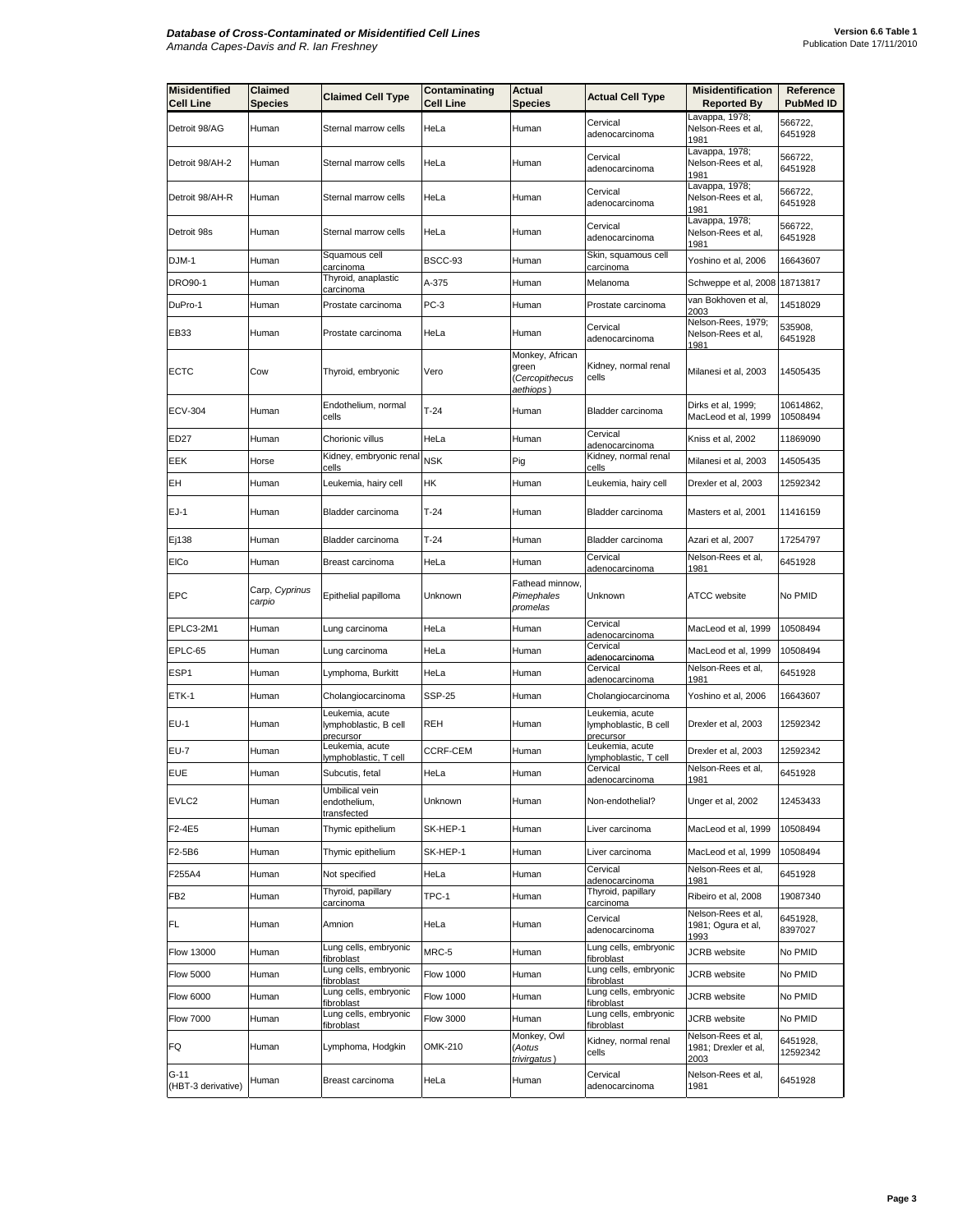| <b>Misidentified</b><br>Cell Line   | <b>Claimed</b><br><b>Species</b> | <b>Claimed Cell Type</b>                   | Contaminating<br><b>Cell Line</b>                                                            | Actual<br><b>Species</b> | <b>Actual Cell Type</b>                                 | <b>Misidentification</b><br><b>Reported By</b>                       | Reference<br><b>PubMed ID</b> |
|-------------------------------------|----------------------------------|--------------------------------------------|----------------------------------------------------------------------------------------------|--------------------------|---------------------------------------------------------|----------------------------------------------------------------------|-------------------------------|
| GHE                                 | Human                            | Astrocytoma                                | $T-24$                                                                                       | Human                    | Bladder carcinoma                                       | MacLeod et al, 1999                                                  | 10508494                      |
| Girardi heart                       | Human                            | Heart, normal cells                        | HeLa                                                                                         | Human                    | Cervical<br>adenocarcinoma                              | Lavappa, 1978;<br>Nelson-Rees et al,<br>1981                         | 566722,<br>6451928            |
| GM1312                              | Human                            | Myeloma                                    | Correct name,<br>incorrect cell type                                                         | Human                    | EBV+ B-lymphoblastoid<br>cell line                      | Drexler et al, 2003                                                  | 12592342                      |
| GPS-M                               | Guinea pig                       | Spleen, adult cells                        | Strain L-M                                                                                   | Mouse                    | Connective tissue                                       | Nelson-Rees et al,<br>1981                                           | 6451928                       |
| GPS-PD                              | Guinea pig                       | Spleen, adult cells                        | Strain L-M                                                                                   | Mouse                    | Connective tissue                                       | Nelson-Rees et al,<br>1981                                           | 6451928                       |
| GREF-X                              | Human                            | Liver, hepatic<br>myofibroblast            | Unknown                                                                                      | Rat                      | Unknown                                                 | MacLeod et al, 1999                                                  | 10508494                      |
| GT3TKB                              | Human                            | Gastric carcinoma                          | RERF-LC-A1                                                                                   | Human                    | Lung carcinoma                                          | Yoshino et al, 2006                                                  | 16643607                      |
| H249                                | Human                            | Lung carcinoma, small<br>cell              | H69                                                                                          | Human                    | Lung carcinoma, small<br>cell                           | Personal<br>communication, M.<br>Liscovitch to R.<br><u>Nardone</u>  | No PMID                       |
| H-494                               | Human                            | Prostate carcinoma                         | HeLa                                                                                         | Human                    | Cervical<br>adenocarcinoma                              | Williams, 1980                                                       | 6244232                       |
| H7D7A and<br>derivatives            | Human                            | Liver, normal cells<br>(SV40-transformed)  | HepG2                                                                                        | Human                    | Liver, hepatocellular<br>carcinoma                      | van Pelt et al, 2003                                                 | 12619888                      |
| H7D7B and<br>derivatives            | Human                            | Liver, normal cells<br>(SV40-transformed)  | HepG2                                                                                        | Human                    | Liver, hepatocellular<br>carcinoma                      | van Pelt et al, 2003                                                 | 12619888                      |
| H7D7C and<br>derivatives            | Human                            | Liver, normal cells<br>(SV40-transformed)  | HepG2                                                                                        | Human                    | Liver, hepatocellular<br>carcinoma                      | van Pelt et al, 2003                                                 | 12619888                      |
| H7D7D and<br>derivatives            | Human                            | Liver, normal cells<br>(SV40-transformed)  | HepG2                                                                                        | Human                    | Liver, hepatocellular<br>carcinoma                      | van Pelt et al, 2003                                                 | 12619888                      |
| HAG                                 | Human                            | Thyroid adenoma<br>(goitre)                | $T-24$                                                                                       | Human                    | Bladder carcinoma                                       | MacLeod et al, 1999                                                  | 10508494                      |
| <b>HBC</b>                          | Human                            | Breast carcinoma,<br>invasive ductal tumor | Unknown                                                                                      | Rat                      | Unknown                                                 | Nelson-Rees and<br>Flandermeyer, 1977;<br>Nelson-Rees et al,<br>1981 | 557237,<br>6451928            |
| <b>HBL-100</b>                      | Human                            | Breast carcinoma                           | Unknown                                                                                      | Human                    | Unknown                                                 | Yoshino et al, 2006;<br>ATCC website                                 | 16643607                      |
| HBT-3                               | Human                            | Breast carcinoma                           | HeLa                                                                                         | Human                    | Cervical<br>adenocarcinoma                              | Nelson-Rees et al,<br>1981                                           | 6451928                       |
| HBT-39b                             | Human                            | Breast carcinoma                           | HeLa                                                                                         | Human                    | Cervical<br>adenocarcinoma                              | Nelson-Rees et al,<br>1981                                           | 6451928                       |
| HBT-E<br>(HBT-3 clone)              | Human                            | Breast carcinoma                           | HeLa                                                                                         | Human                    | Cervical<br>adenocarcinoma                              | Nelson-Rees et al,<br>1981                                           | 6451928                       |
| HCE                                 | Human                            | Cervical carcinoma                         | HeLa                                                                                         | Human                    | Cervical                                                | Nelson-Rees et al,<br>1981                                           | 6451928                       |
| <b>HCu-10</b>                       | Human                            | Esophageal squamous<br>cell carcinoma      | Hcu-10, Hcu-18,<br>Hcu-22, Hcu-27,<br>Hcu-33, Hcu-37 or<br>Hcu-39 (genetically<br>identical) | Human                    | adenocarcinoma<br>Esophageal squamous<br>cell carcinoma | van Helden et al,<br>1988                                            | 3167823                       |
| <b>HCu-18</b>                       | Human                            | Esophageal squamous<br>cell carcinoma      | Hcu-10, Hcu-18,<br>Hcu-22, Hcu-27,<br>Hcu-33, Hcu-37 or<br>Hcu-39 (genetically<br>identical) | Human                    | Esophageal squamous<br>cell carcinoma                   | van Helden et al,<br>1988                                            | 3167823                       |
| <b>HCu-22</b>                       | Human                            | Esophageal squamous<br>cell carcinoma      | Hcu-10, Hcu-18,<br>Hcu-22, Hcu-27,<br>Hcu-33, Hcu-37 or<br>Hcu-39 (genetically<br>identical) | Human                    | Esophageal squamous<br>cell carcinoma                   | van Helden et al,<br>1988                                            | 3167823                       |
| <b>HCu-27</b>                       | Human                            | Esophageal squamous<br>cell carcinoma      | Hcu-10, Hcu-18,<br>Hcu-22, Hcu-27,<br>Hcu-33, Hcu-37 or<br>Hcu-39 (genetically<br>identical) | Human                    | Esophageal squamous<br>cell carcinoma                   | van Helden et al,<br>1988                                            | 3167823                       |
| <b>HCu-33</b>                       | Human                            | Esophageal squamous<br>cell carcinoma      | Hcu-10, Hcu-18,<br>Hcu-22, Hcu-27,<br>Hcu-33, Hcu-37 or<br>Hcu-39 (genetically<br>identical) | Human                    | Esophageal squamous<br>cell carcinoma                   | van Helden et al,<br>1988                                            | 3167823                       |
| <b>HCu-37</b>                       | Human                            | Esophageal squamous<br>cell carcinoma      | Hcu-10, Hcu-18,<br>Hcu-22, Hcu-27,<br>Hcu-33, Hcu-37 or<br>Hcu-39 (genetically<br>identical) | Human                    | Esophageal squamous<br>cell carcinoma                   | van Helden et al,<br>1988                                            | 3167823                       |
| HCu-39                              | Human                            | Esophageal squamous<br>cell carcinoma      | Hcu-10, Hcu-18,<br>Hcu-22, Hcu-27,<br>Hcu-33, Hcu-37 or<br>Hcu-39 (genetically<br>identical) | Human                    | Esophageal squamous<br>cell carcinoma                   | van Helden et al,<br>1988                                            | 3167823                       |
| HCV-29Tmv<br>(HCV-29<br>derivative) | Human                            | Bladder, tumorigenic<br>urothelial cells   | $T-24$                                                                                       | Human                    | Bladder carcinoma                                       | Christensen et al,<br>1993                                           | 8105864                       |
| <b>HEC-155</b>                      | Human                            | Uterine<br>adenocarcinoma                  | HEC-180                                                                                      | Human                    | Uterine carcinoma                                       | JCRB website                                                         | No PMID                       |
| <b>HEC-180</b>                      | Human                            | Uterine<br>adenocarcinoma                  | HEC-155                                                                                      | Human                    | Uterine<br>adenocarcinoma                               | JCRB website                                                         | No PMID                       |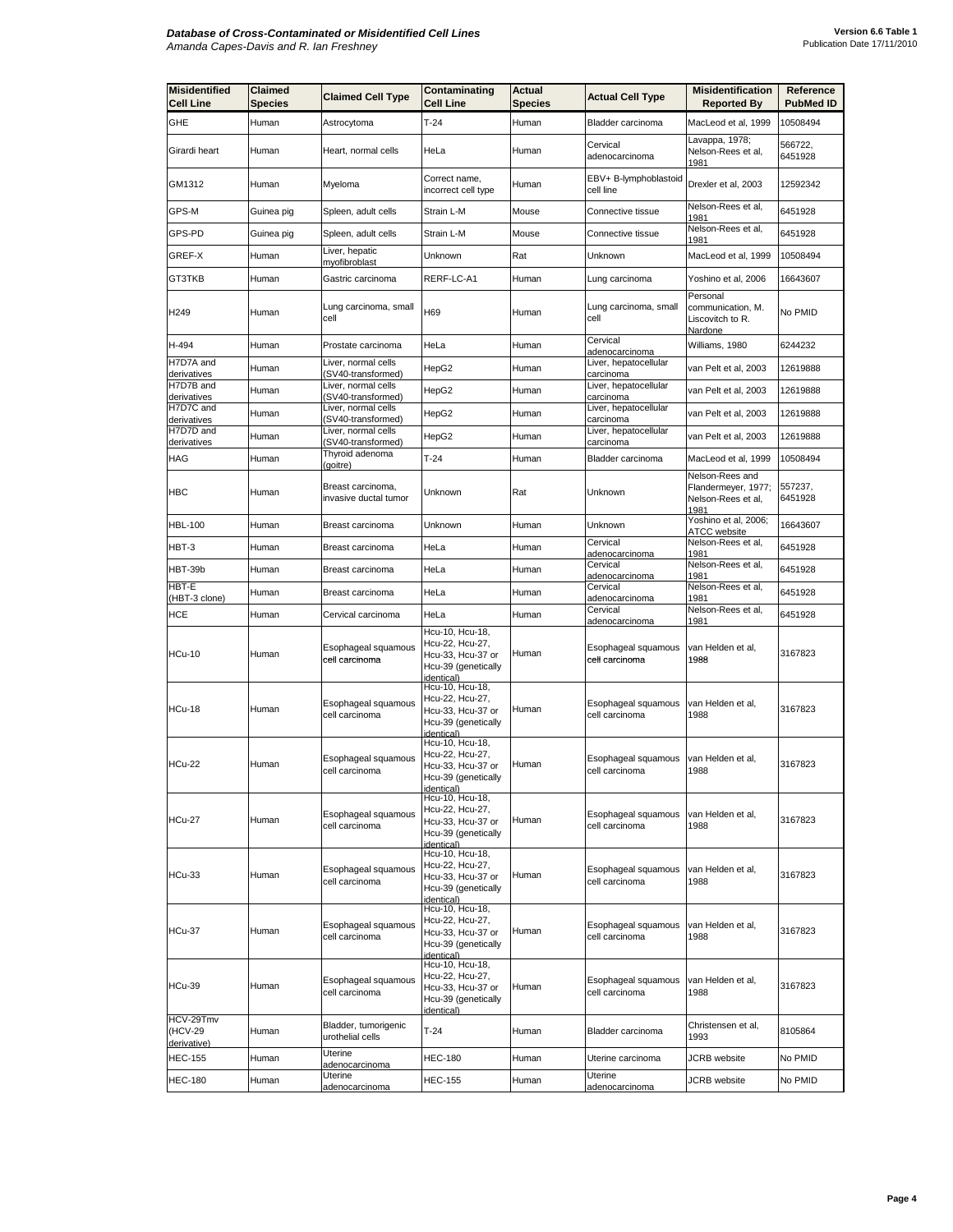| <b>Misidentified</b><br><b>Cell Line</b> | Claimed<br>Species | <b>Claimed Cell Type</b>                          | Contaminating<br>Cell Line | Actual<br><b>Species</b>                                | <b>Actual Cell Type</b>                    | <b>Misidentification</b><br><b>Reported By</b>     | Reference<br><b>PubMed ID</b> |
|------------------------------------------|--------------------|---------------------------------------------------|----------------------------|---------------------------------------------------------|--------------------------------------------|----------------------------------------------------|-------------------------------|
| HEK                                      | Human              | Kidney, embryonic renal<br>cells                  | HeLa                       | Human                                                   | Cervical<br>adenocarcinoma                 | Nelson-Rees et al,<br>1981                         | 6451928                       |
| <b>HEK/HRV</b><br>(HEK derivative)       | Human              | Kidney, transformed<br>embryonic renal cells      | HeLa                       | Human                                                   | Cervical<br>adenocarcinoma                 | Nelson-Rees et al,<br>1981                         | 6451928                       |
| HEL-R66                                  | Human              | Not specified                                     | Unknown                    | Monkey, African<br>green<br>(Cercopithecus<br>aethiops) | Unknown                                    | Nelson-Rees et al,<br>1981                         | 6451928,<br>7236009           |
| HEp-2 (H.Ep.-2)                          | Human              | Laryngeal carcinoma                               | HeLa                       | Human                                                   | Cervical<br>adenocarcinoma                 | Nelson-Rees et al,<br><u> 1981; Chen, 1988</u>     | 6451928,<br>3180844           |
| Hep-2C                                   | Human              | Laryngeal carcinoma                               | HeLa                       | Human                                                   | Cervical<br>adenocarcinoma                 | <b>ECACC</b> website                               | No PMID                       |
| Hep2 (Clone 2B)                          | Human              | Laryngeal carcinoma                               | HeLa                       | Human                                                   | Cervical<br>adenocarcinoma                 | <b>ECACC</b> website                               | No PMID                       |
| HIMEG-1                                  | Human              | Leukemia, chronic<br>myeloid                      | HL-60                      | Human                                                   | Leukemia, acute<br>myeloid, M2             | Drexler et al, 2003                                | 12592342                      |
| HKB-1                                    | Human              | Lymphoma, Hodgkin                                 | Unknown                    | Human                                                   | Unknown                                    | Drexler et al, 2003                                | 12592342                      |
| <b>HKMUS</b>                             | Human              | Cervical carcinoma                                | SKG-II-SF                  | Human                                                   | Cervical carcinoma                         | RIKEN website                                      | No PMID                       |
| <b>HKMUS-SF</b>                          | Human              | Cervical carcinoma                                | SKG-II-SF                  | Human                                                   | Cervical carcinoma                         | Yoshino et al, 2006                                | 16643607                      |
| HL111783                                 | Human              | Lung carcinoma                                    | HeLa                       | Human                                                   | Cervical<br>adenocarcinoma                 | Yoshino et al, 2006                                | 16643607                      |
| HMV-1                                    | Human              | Melanoma                                          | HeLa                       | Human                                                   | Cervical<br>adenocarcinoma                 | MacLeod et al, 1999                                | 10508494                      |
| <b>HPB-MLT</b>                           | Human              | eukemia, acute.<br>lymphoblastic, T cell          | <b>HPB-ALL</b>             | Human                                                   | Leukemia, acute<br>lymphoblastic, T cell   | Drexler et al, 2003                                | 12592342                      |
| HPC-36M<br>(HPC-36<br>derivative)        | Human              | Prostate carcinoma                                | HeLa                       | Human                                                   | Cervical<br>adenocarcinoma                 | Masters et al, 2001                                | 11416159                      |
| hPTC                                     | Human              | Thyroid, papillary cell                           | Unknown                    | Pig                                                     | Unknown                                    | MacLeod et al, 1999                                | 10508494                      |
| <b>HSC-41</b>                            | Human              | Gastric carcinoma                                 | HSC-42                     | Human                                                   | Gastric carcinoma                          | JCRB website                                       | No PMID                       |
| HSG                                      | Human              | Salivary gland,<br>submandibular                  | HeLa                       | Human                                                   | Cervical<br>adenocarcinoma                 | <b>ECACC</b> website                               | No PMID                       |
| HSG-AZA1                                 | Human              | Salivary gland,<br>submandibular                  | HeLa                       | Human                                                   | Cervical<br>adenocarcinoma                 | <b>JCRB</b> website                                | No PMID                       |
| HSG-AZA3                                 | Human              | Salivary gland,<br>submandibular                  | HeLa                       | Human                                                   | Cervical<br>adenocarcinoma                 | <b>JCRB</b> website                                | No PMID                       |
| HSGc-C5                                  | Human              | Oral carcinoma                                    | HeLa                       | Human                                                   | Cervical<br>adenocarcinoma                 | JCRB website                                       | No PMID                       |
| <b>HS-SULTAN</b>                         | Human              | Myeloma                                           | JIJOYE                     | Human                                                   | Lymphoma, Burkitt                          | Drexler et al, 2001;<br>Drexler et al, 2003        | 11732505,<br>12592342         |
| HSY                                      | Human              | Salivary gland, parotid                           | HeLa                       | Human                                                   | Cervical<br>adenocarcinoma                 | <b>JCRB</b> website                                | No PMID                       |
| Hu1734                                   | Human              | Bladder, non-malignant<br>urothelial cells        | <b>HCV-29</b>              | Human                                                   | Bladder, non-malignant<br>urothelial cells | Christensen et al,<br>1993                         | 7905254                       |
| Hu456                                    | Human              | Bladder, tumorigenic<br>urothelial cells          | $T-24$                     | Human                                                   | Bladder carcinoma                          | Christensen et al,<br>1993                         | 8105864                       |
| Hu549                                    | Human              | Bladder, tumorigenic<br>urothelial cells          | T-24                       | Human                                                   | Bladder carcinoma                          | Christensen et al,<br>1993                         | 8105864                       |
| Hu609                                    | Human              | Bladder, non-malignant<br>urothelial cells        | J82                        | Human                                                   | Bladder carcinoma                          | Christensen et al,<br>1993; Masters et al,<br>2001 | 7905254,<br>11416159          |
| Hu609Tmv<br>(Hu609 derivative)           | Human              | Bladder, tumorigenic<br>urothelial cells          | $T-24$                     | Human                                                   | Bladder carcinoma                          | Christensen et al,<br>1993                         | 8105864                       |
| Hu961a, Hu961t<br>(Hu961<br>derivatives) | Human              | Bladder, tumorigenic<br>urothelial cells          | $T-24$                     | Human                                                   | Bladder carcinoma                          | Christensen et al,<br>1993; Masters et al,<br>2001 | 8105864,<br>11416159          |
| HuK <sup>°</sup> 39                      | Human              | Kidney, normal renal<br>ells:                     | HeLa                       | Human                                                   | Cervical<br>adenocarcinoma                 | Nelson-Rees et al,<br>1981                         | 6451928                       |
| HuL-1                                    | Human              | Liver, hepatocellular<br>carcinoma                | HeLa                       | Human                                                   | Cervical<br>adenocarcinoma                 | JCRB website                                       | No PMID                       |
| Hut                                      | Human              | Not specified                                     | HeLa                       | Human                                                   | Cervical<br>adenocarcinoma                 | Nelson-Rees et al,<br>1981                         | 6451928                       |
| IMC-2                                    | Human              | Maxillary carcinoma                               | HeLa                       | Human                                                   | Cervical<br>adenocarcinoma                 | MacLeod et al, 1999                                | 10508494                      |
| IMC-3                                    | Human              | Maxillary carcinoma                               | HeLa                       | Human                                                   | Cervical<br>adenocarcinoma                 | Masters et al, 2001                                | 11416159                      |
| IMC-4                                    | Human              | Maxillary carcinoma                               | HeLa                       | Human                                                   | Cervical<br>adenocarcinoma                 | RIKEN website                                      | No PMID                       |
| Intestine 407<br>(Int-407, HEI)          | Human              | Intestinal cells<br>(jejunum/ileum),<br>embryonic | HeLa                       | Human                                                   | Cervical<br>adenocarcinoma                 | avappa, 1978;<br>Nelson-Rees et al,<br>1981        | 566722,<br>6451928            |
| IPDDC-A2                                 | Human              | Astrocytoma                                       | Unknown                    | Rat                                                     | Unknown                                    | <b>ECACC</b> website                               | No PMID                       |
| IPTP/98                                  | Human              | Glioblastoma                                      | Unknown                    | Rat                                                     | Unknown                                    | <b>ECACC</b> website                               | No PMID                       |
| J-111                                    | Human              | Leukemia, acute<br>myeloid, M5                    | HeLa                       | Human                                                   | Cervical<br>adenocarcinoma                 | Nelson-Rees et al,<br>1981; Drexler et al,<br>2003 | 6451928,<br>12592342          |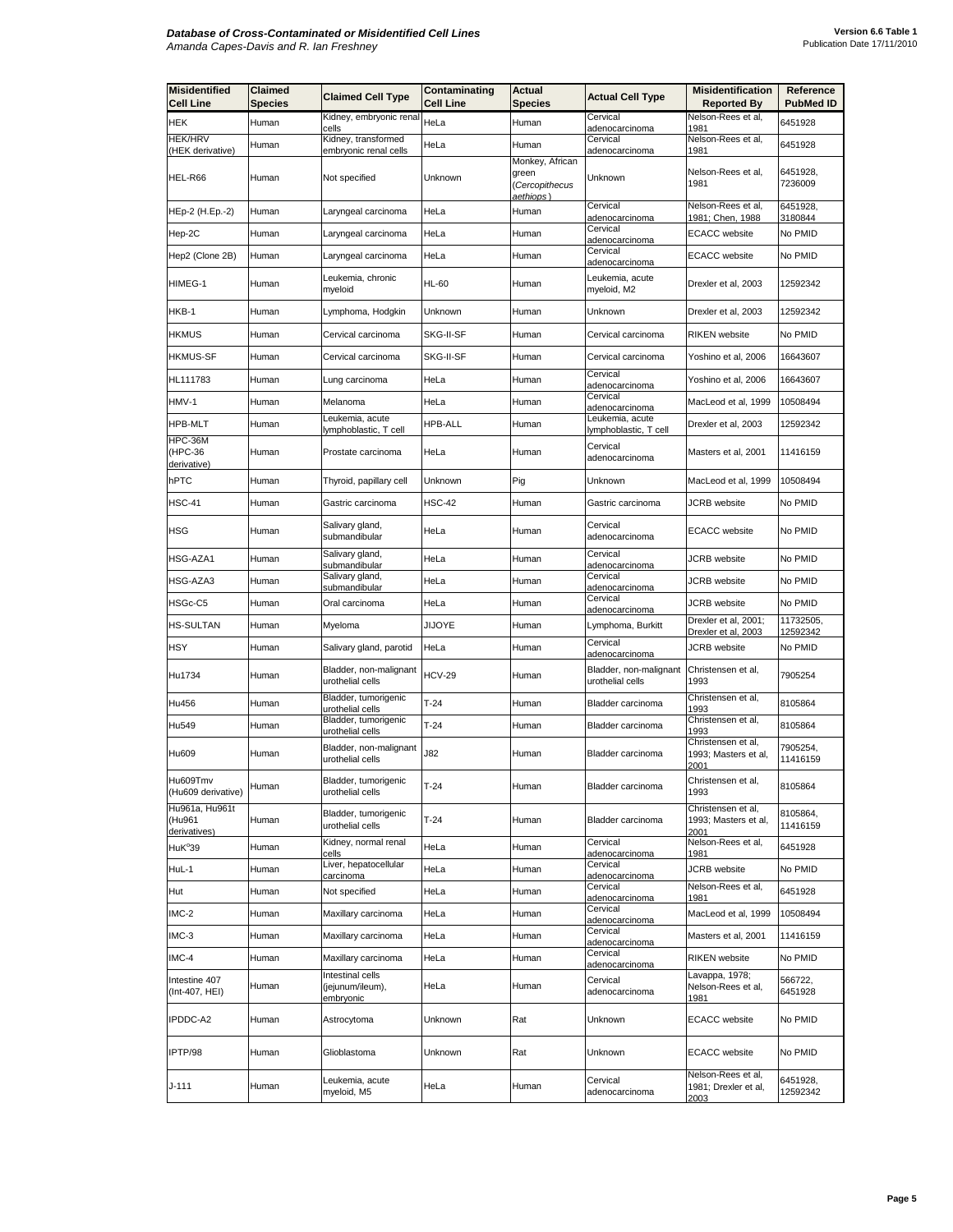| <b>Misidentified</b><br><b>Cell Line</b> | Claimed<br>Species | <b>Claimed Cell Type</b>                              | Contaminating<br><b>Cell Line</b> | Actual<br><b>Species</b> | <b>Actual Cell Type</b>                               | <b>Misidentification</b><br><b>Reported By</b>                       | Reference<br>PubMed ID          |
|------------------------------------------|--------------------|-------------------------------------------------------|-----------------------------------|--------------------------|-------------------------------------------------------|----------------------------------------------------------------------|---------------------------------|
| J96                                      | Human              | Leukemia                                              | HeLa                              | Human                    | Cervical                                              | Nelson-Rees et al,                                                   | 6451928                         |
| JCA-1                                    | Human              | Prostate carcinoma                                    | $T-24$                            | Human                    | adenocarcinoma<br>Bladder carcinoma                   | 1981<br>van Bokhoven et al,<br>2001                                  | 11522622                        |
| JHC                                      | Human              | Placenta                                              | HeLa                              | Human                    | Cervical<br>adenocarcinoma                            | Nelson-Rees et al,<br>1981                                           | 6451928                         |
| JHT<br>(JHC derivative)                  | Human              | Placenta                                              | HeLa                              | Human                    | Cervical<br>adenocarcinoma                            | Nelson-Rees et al,<br>1981                                           | 6451928                         |
| JOSK-I                                   | Human              | Leukemia, acute<br>myeloid, M4                        | U-937                             | Human                    | Lymphoma, histiocytic                                 | MacLeod et al, 1999;<br>Drexler et al, 2003                          | 10508494,<br>12592342           |
| <b>JOSK-K</b>                            | Human              | Leukemia, acute<br>myeloid, M5                        | U-937                             | Human                    | Lymphoma, histiocytic                                 | MacLeod et al, 1999;<br>Drexler et al, 2003                          | 10508494,<br>12592342           |
| JOSK-M                                   | Human              | Leukemia, chronic<br>myeloid, blast crisis            | U-937                             | Human                    | Lymphoma, histiocytic                                 | MacLeod et al, 1999;<br>Drexler et al, 2003                          | 10508494,<br>12592342           |
| JOSK-S                                   | Human              | Leukemia, acute<br>myeloid, M5                        | U-937                             | Human                    | Lymphoma, histiocytic                                 | MacLeod et al, 1999;<br>Drexler et al, 2003                          | 10508494,<br>12592342           |
| JTC-17                                   | Human              | Skin                                                  | HeLa                              | Human                    | Cervical<br>adenocarcinoma                            | Honma et al, 1992;<br>JCRB website                                   | 1730567                         |
| JTC-3                                    | Human              | Not specified                                         | HeLa                              | Human                    | Cervical<br>adenocarcinoma                            | Ogura et al, 1997                                                    | 9556756                         |
| K051                                     | Human              | Leukemia, acute<br>myeloid, M2                        | K-562                             | Human                    | Leukemia, chronic<br>myeloid, blast crisis            | Drexler et al, 2003                                                  | 12592342                        |
| K1                                       | Human              | Thyroid, papillary<br>carcinoma                       | GLAG-66                           | Human                    | Thyroid, papillary<br>carcinoma                       | Ribeiro et al, 2008;<br>Schweppe et al, 2008                         | 19087340,<br>18713817           |
| K2                                       | Human              | Thyroid, papillary<br>carcinoma                       | GLAG-66                           | Human                    | Thyroid, papillary<br>carcinoma                       | Ribeiro et al, 2008;<br>Schweppe et al, 2008 18713817                | 19087340,                       |
| KAK1                                     | Human              | Thyroid, follicular<br>adenoma                        | HT-29                             | Human                    | Colon carcinoma                                       | van Staveren et al,<br>2007; Schweppe et<br>al, 2008                 | 17804723,<br>18713817           |
| KAT10                                    | Human              | Thyroid, papillary<br>carcinoma                       | HT-29                             | Human                    | Colon carcinoma                                       | van Staveren et al,<br>2007; Schweppe et<br>al. 2008                 | 17804723,<br>18713817           |
| KAT4                                     | Human              | Thyroid, anaplastic<br>carcinoma                      | HT-29                             | Human                    | Colon carcinoma                                       | van Staveren et al,<br>2007; Schweppe et<br>al, 2008                 | 17804723,<br>18713817           |
| KAT5                                     | Human              | Thyroid, papillary<br>carcinoma                       | HT-29                             | Human                    | Colon carcinoma                                       | Schweppe et al, 2008                                                 | 18713817                        |
| KAT50                                    | Human              | Thyroid, differentiated<br>cells                      | HT-29                             | Human                    | Colon carcinoma                                       | Schweppe et al, 2008 18713817                                        |                                 |
| KAT7                                     | Human              | Thyroid, benign<br>follicular hyperplasia             | HT-29                             | Human                    | Colon carcinoma                                       | Schweppe et al, 2008 18713817                                        |                                 |
| KВ                                       | Human              | Oral carcinoma                                        | HeLa                              | Human                    | Cervical<br>adenocarcinoma                            | Gartler, 1967;<br>Lavappa et al, 1976;<br>Nelson-Rees et al,<br>1981 | 4864103,<br>1250349,<br>6451928 |
| KB-3-1                                   | Human              | Oral carcinoma                                        | HeLa                              | Human                    | Cervical<br>adenocarcinoma                            | DSMZ website                                                         | No PMID                         |
| KB-V1                                    | Human              | Oral carcinoma                                        | HeLa                              | Human                    | Cervical<br>adenocarcinoma                            | DSMZ website                                                         | No PMID                         |
| KCI-MOH1                                 | Human              | Pancreatic carcinoma                                  | <b>HPAC</b>                       | Human                    | Pancreatic carcinoma                                  | DSMZ website                                                         | No PMID                         |
| KM-3                                     | Human              | Leukemia, acute<br>lymphoblastic, B cell<br>precursor | REH                               | Human                    | Leukemia, acute<br>lymphoblastic, B cell<br>precursor | Drexler et al, 2003                                                  | 12592342                        |
| KM3                                      | Human              | Melanoma                                              | Unknown                           | Rat                      | Not specified                                         | Moseley et al, 2003                                                  | 12740908                        |
| KMS-21-BM                                | Human              | Myeloma                                               | Unknown                           | Human                    | Unknown                                               | Drexler et al, 2003                                                  | 12592342                        |
| KMT-2                                    | Human              | Umbilical cord blood                                  | $KG-1$                            | Human                    | Leukemia                                              | Yoshino et al. 2006                                                  | 16643607                        |
| <b>KNS-89</b>                            | Human              | Gliosarcoma                                           | U-251 MG                          | Human                    | Glioblastoma                                          | JCRB website                                                         | No PMID                         |
| KOSC-3                                   | Human              | Oral carcinoma                                        | Ca9-22                            | Human                    | Oral carcinoma                                        | <b>JCRB</b> website                                                  | No PMID                         |
| KP-1N                                    | Human              | Pancreatic carcinoma                                  | PANC-1                            | Human                    | Pancreatic carcinoma                                  | JCRB website                                                         | No PMID                         |
| KPB-M15                                  | Human              | Leukemia, chronic<br>myeloid, blast crisis            | KYO-1                             | Human                    | Leukemia, chronic<br>myeloid, blast crisis            | Drexler et al, 2003                                                  | 12592342                        |
| KPL-1                                    | Human              | Breast carcinoma                                      | MCF-7                             | Human                    | Breast carcinoma                                      | <b>DSMZ</b> website                                                  | No PMID                         |
| KP-P1                                    | Human              | Prostate carcinoma                                    | HeLa                              | Human                    | Cervical<br>adenocarcinoma                            | Nelson-Rees et al,<br>1981                                           | 6451928                         |
| KU-YS                                    | Human              | Neuroblastoma                                         | <b>KU-SN</b>                      | Human                    | Neuroectodermal tumor                                 | <b>RIKEN</b> website                                                 | No PMID                         |
| $L-132$                                  | Human              | Lung cells, embryonic                                 | HeLa                              | Human                    | Cervical<br>adenocarcinoma                            | Lavappa, 1978;<br>Nelson-Rees et al,<br>1981                         | 566722,<br>6451928              |
| $L-41$<br>(J96 derivative)               | Human              | Leukemia, bone marrow HeLa                            |                                   | Human                    | Cervical<br>adenocarcinoma                            | <b>ECACC</b> website                                                 | No PMID                         |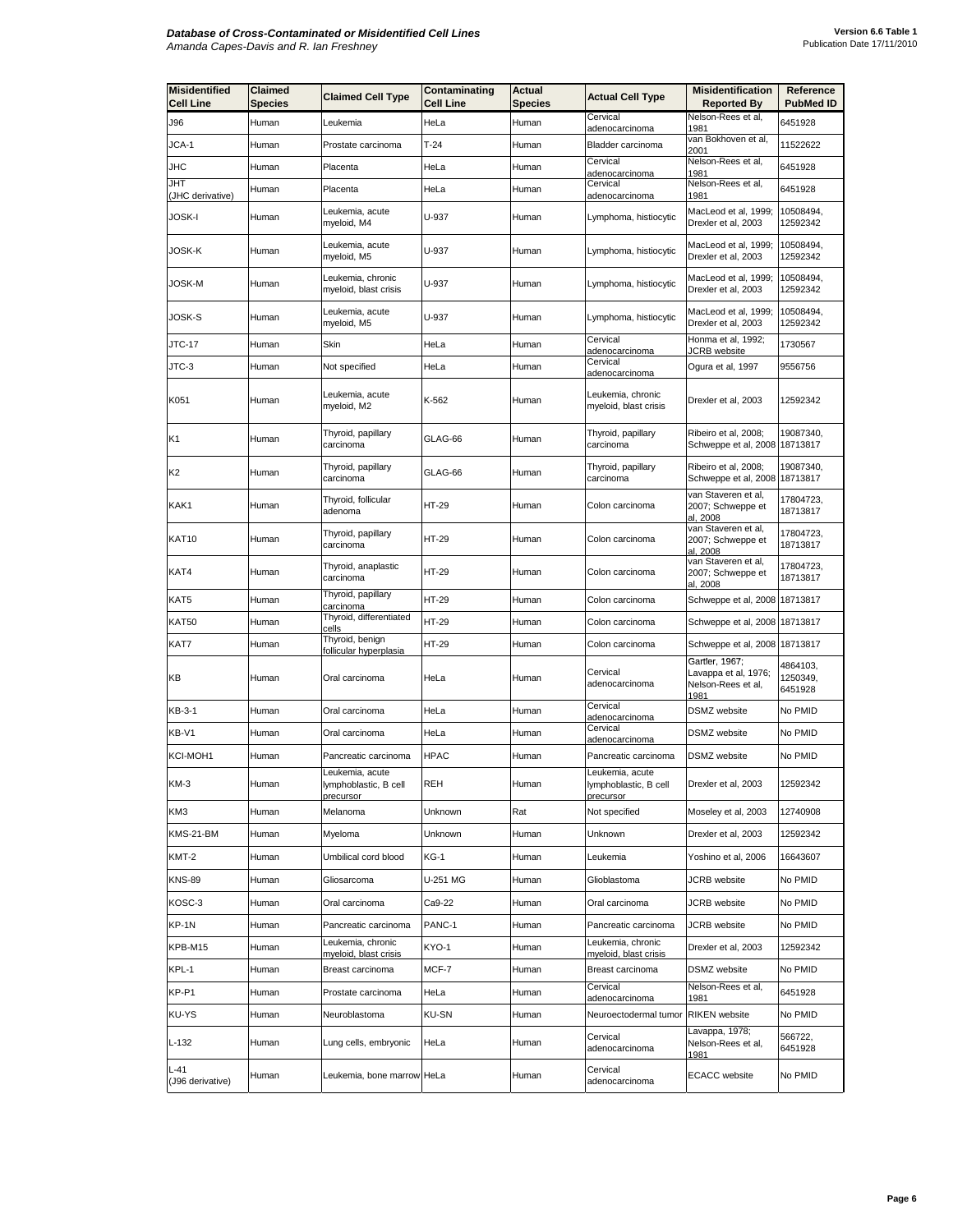| <b>Misidentified</b><br><b>Cell Line</b>               | Claimed<br>Species                    | <b>Claimed Cell Type</b>                              | Contaminating<br>Cell Line | <b>Actual</b><br>Species                                | <b>Actual Cell Type</b>                               | <b>Misidentification</b><br><b>Reported By</b>                    | Reference<br><b>PubMed ID</b>      |
|--------------------------------------------------------|---------------------------------------|-------------------------------------------------------|----------------------------|---------------------------------------------------------|-------------------------------------------------------|-------------------------------------------------------------------|------------------------------------|
| LED-Ti                                                 | Human                                 | Cervical carcinoma                                    | HeLa                       | Human                                                   | Cervical<br>adenocarcinoma                            | Nelson-Rees et al,<br>1981                                        | 6451928                            |
| LLC-15MB                                               | Human                                 | Breast carcinoma                                      | M14                        | Human                                                   | Melanoma                                              | Thompson et al, 2004 15679051                                     |                                    |
| LR10.6                                                 | Human                                 | Leukemia, acute<br>lymphoblastic, B cell<br>precursor | NALM-6                     | Human                                                   | Leukemia, acute<br>lymphoblastic, B cell<br>precursor | MacLeod et al, 1999;<br>Drexler et al, 2003                       | 10508494,<br>12592342              |
| $LT-1$                                                 | Frog, grass                           | Kidney, renal<br>adenocarcinoma                       | TH and FHM                 | $TH = box$ turtle;<br>FHM = fathead<br>minnow           | $TH = heart$ ; $FHM =$<br>unspecified                 | Nelson-Rees et al,<br>1981                                        | 6451928                            |
| LU                                                     | Human                                 | Lung cells, fetal                                     | HeLa                       | Human                                                   | Cervical<br>adenocarcinoma                            | Nelson-Rees et al,<br>1981                                        | 6451928                            |
| LU 106                                                 | Human                                 | Lung cells, embryonic                                 | HeLa                       | Human                                                   | Cervical<br>adenocarcinoma                            | Nelson-Rees et al,<br>1981                                        | 6451928                            |
| Lu-130                                                 | Human                                 | Lung carcinoma                                        | Lu-134A, B                 | Human                                                   | Lung carcinoma                                        | Yoshino et al, 2006                                               | 16643607                           |
| M <sub>1</sub> 0T                                      | Human                                 | Synovial cell                                         | HeLa                       | Human                                                   | Cervical<br><u>adenocarcinoma</u>                     | Nelson-Rees et al,<br>1981                                        | 6451928                            |
| M4A4 and<br>derivatives<br>(MDA-MB-435<br>derivatives) | Human                                 | Breast carcinoma                                      | M14                        | Human                                                   | Melanoma                                              | ATCC website                                                      | No PMID                            |
| MA-104                                                 | Monkey, Rhesus<br>(Macaca<br>mulatta) | Kidney, embryonic renal<br>cells                      | Vero?                      | Monkey, African<br>green<br>(Cercopithecus<br>aethiops) | Kidney, normal renal<br>cells                         | Milanesi et al, 2003                                              | 14505435                           |
| MA-111                                                 | Rabbit                                | Kidney, newborn                                       | Vero?                      | Monkey, African<br>green<br>(Cercopithecus<br>aethiops) | Kidney, normal renal<br>cells                         | Nelson-Rees et al,<br>1981                                        | 6451928                            |
| MA-160                                                 | Human                                 | Prostate adenoma                                      | HeLa                       | Human                                                   | Cervical<br>adenocarcinoma                            | Nelson-Rees, 1977;<br>Nelson-Rees et al,<br><u> 1981</u>          | 562836,<br>6451928                 |
| MaTu                                                   | Human                                 | Breast carcinoma                                      | HeLa                       | Human                                                   | Cervical<br>adenocarcinoma                            | MacLeod et al, 1999                                               | 10508494                           |
| MC-4000                                                | Human                                 | Breast carcinoma                                      | HeLa                       | Human                                                   | Cervical<br>adenocarcinoma                            | MacLeod et al, 1999                                               | 10508494                           |
| McCoy                                                  | Human                                 | Not specified                                         | Strain L                   | Mouse                                                   | Connective tissue                                     | Nelson-Rees et al,<br>1981                                        | 6451928                            |
| MCF-7/AdrR<br>(NCI/ADR-RES)                            | Human                                 | Breast carcinoma                                      | OVCAR-8                    | Human                                                   | Ovarian carcinoma                                     | Liscovitch and Ravid,<br>2007                                     | 16504380                           |
| MDA-MB-435                                             | Human                                 | Breast carcinoma                                      | M14                        | Human                                                   | Melanoma                                              | Ellison et al, 2002;<br>Christgen et al, 2007;<br>Rae et al, 2007 | 12354931,<br>17786032,<br>17004106 |
| MDA-N<br>(MDA-MB-435<br>derivative)                    | Human                                 | Breast carcinoma,<br>HER2/ERBB2-<br>transfected       | M14                        | Human                                                   | Melanoma                                              | Lorenzi et al, 2009                                               | 19372543                           |
| <b>MDS</b>                                             | Human                                 | Leukemia, chronic<br>myelomonocytic                   | JURKAT                     | Human                                                   | Leukemia, acute<br>lymphoblastic, T cell              | Drexler et al, 2003                                               | 12592342                           |
| MEL-HO                                                 | Human                                 | Melanoma                                              | Unknown                    | Human                                                   | Unknown                                               | MacLeod et al, 1999                                               | 10508494                           |
| ME-WEI                                                 | Human                                 | Melanoma                                              | Unknown                    | Human                                                   | Unknown                                               | MacLeod et al, 1999                                               | 10508494                           |
| MGH-U1 (EJ)                                            | Human                                 | Bladder carcinoma                                     | $T-24$                     | Human                                                   | Bladder carcinoma                                     | O'Toole et al, 1983;<br>in et al, 1985 <b>.</b>                   | 6823318,<br>4027986                |
| MGH-U2 (HM)                                            | Human                                 | Bladder carcinoma                                     | T-24                       | Human                                                   | Bladder carcinoma                                     | O'Toole et al, 1983;<br>in et al, 1985 <b>.</b>                   | 6823318,<br>4027986                |
| MHH-225                                                | Human                                 | Leukemia, acute<br>myeloid, M7                        | JURKAT                     | Human                                                   | Leukemia, acute<br>lymphoblastic, T cell              | Drexler et al, 2003                                               | 12592342                           |
| Minnesota EE                                           | Human                                 | Esophageal epithelium                                 | HeLa                       | Human                                                   | Cervical<br>adenocarcinoma                            | Lavappa, 1978;<br>Nelson-Rees et al,<br>1981                      | 566722,<br>6451928                 |
| MKB-1                                                  | Human                                 | Leukemia, acute<br>myeloid                            | CCRF-CEM                   | Human                                                   | Leukemia, acute<br>lymphoblastic, T cell              | MacLeod et al, 1999;<br>Drexler et al, 2003                       | 10508494,<br>12592342              |
| MKN28                                                  | Human                                 | Gastric carcinoma                                     | MKN74                      | Human                                                   | Gastric carcinoma                                     | JCRB website                                                      | No PMID                            |
| MKN-7                                                  | Human                                 | Gastric carcinoma                                     | Unknown                    | Human                                                   | Lymphoblastoid cells                                  | Suzuki and<br>Sekiguchi, 1999                                     | No PMID<br>(book chapter)          |
| MMAc                                                   | Human                                 | Melanoma                                              | Mash-1                     | Human                                                   | Schwannoma                                            | Yoshino et al, 2006                                               | 16643607                           |
| MOBS-1                                                 | Human                                 | eukemia, acute<br>myeloid, M5                         | U-937                      | Human                                                   | Lymphoma, histiocytic                                 | Drexler et al, 2003                                               | 12592342                           |
| MOLT-15                                                | Human                                 | Leukemia, acute<br>lymphoblastic, T cell              | CTV-1                      | Human                                                   | Leukemia, acute<br>myeloid, M5                        | MacLeod et al, 1999;<br>Drexler et al, 2003                       | 10508494,<br>12592342              |
| MPanc-96                                               | Human                                 | Pancreatic carcinoma                                  | AsPC-1                     | Human                                                   | Pancreatic carcinoma                                  | ATCC website                                                      | No PMID                            |
| <b>MRO87-1</b>                                         | Human                                 | Thyroid, follicular<br>carcinoma                      | HT-29                      | Human                                                   | Colon carcinoma                                       | Schweppe et al, 2008                                              | 18713817                           |
| MS<br>(Monkey Stable)                                  | Monkey                                | Kidney, normal renal<br>cells                         | HeLa                       | Human                                                   | Cervical<br>adenocarcinoma                            | Milanesi et al, 2003                                              | 14505435                           |
| MT-1                                                   | Human                                 | Breast carcinoma                                      | HeLa                       | Human                                                   | Cervical<br>adenocarcinoma                            | MacLeod et al, 1999                                               | 10508494                           |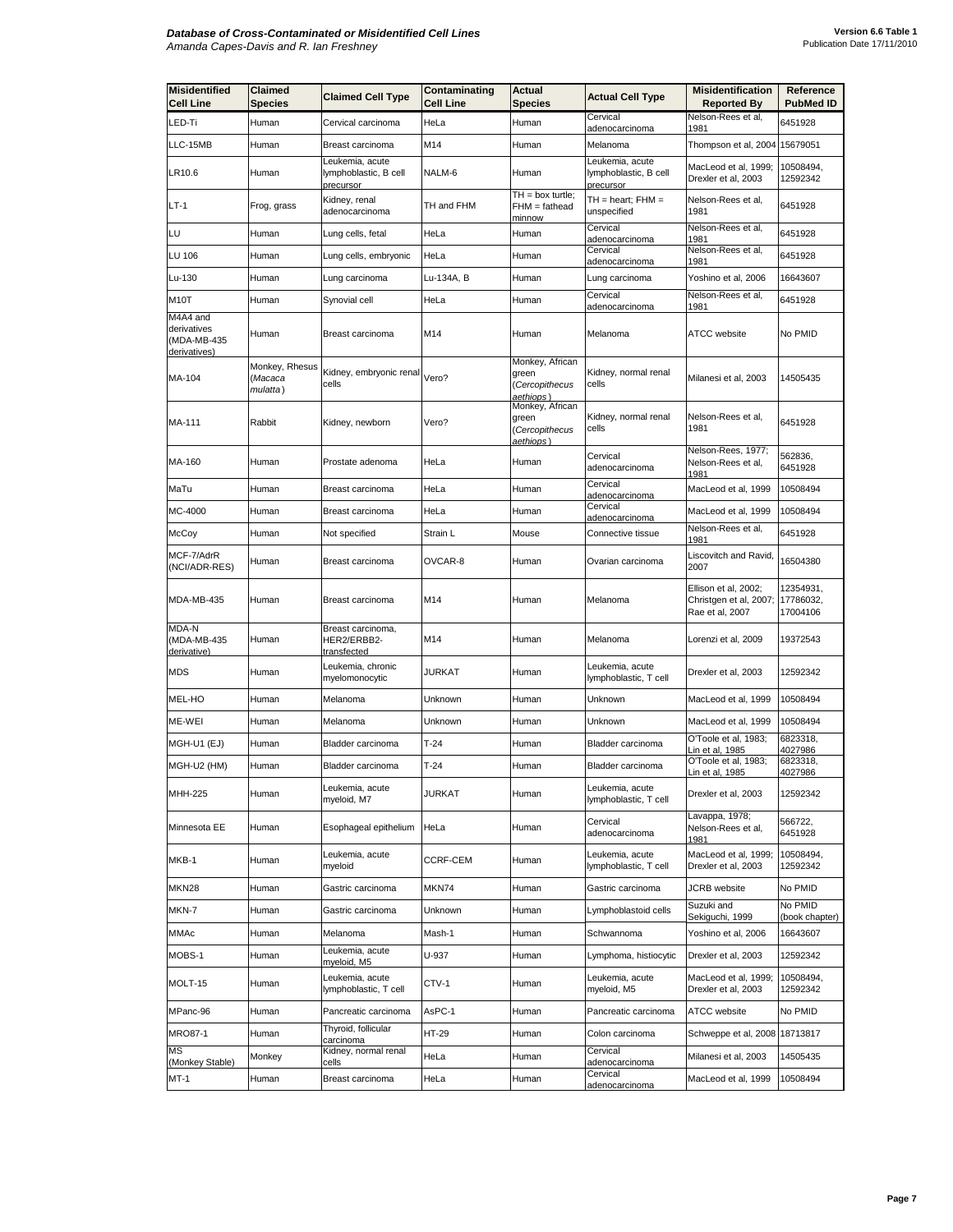| <b>Misidentified</b><br><b>Cell Line</b> | Claimed<br>Species                        | <b>Claimed Cell Type</b>                              | Contaminating<br><b>Cell Line</b> | Actual<br><b>Species</b> | <b>Actual Cell Type</b>                               | <b>Misidentification</b><br><b>Reported By</b>   | Reference<br><b>PubMed ID</b> |
|------------------------------------------|-------------------------------------------|-------------------------------------------------------|-----------------------------------|--------------------------|-------------------------------------------------------|--------------------------------------------------|-------------------------------|
| MUTZ-1                                   | Human                                     | Leukemia, acute<br>myeloid, M2                        | Namalwa                           | Human                    | Lymphoma, Burkitt                                     | Drexler et al, 2009                              | 19344951                      |
| <b>NC-37</b>                             | Human                                     | Lymphoblastoid cell<br>line, normal donor             | Raji                              | Human                    | Lymphoma, Burkitt                                     | <b>JCRB</b> website                              | No PMID                       |
| NCC16                                    | Human                                     | Cervical carcinoma                                    | <b>PHK16-0b</b>                   | Human                    | Skin, immortalised<br>keratinocytes                   | <b>JCRB</b> website                              | No PMID                       |
| NCI/ADR-RES<br>(MCF-7/AdrR)              | Human                                     | Breast carcinoma                                      | OVCAR-8                           | Human                    | Ovarian carcinoma                                     | Liscovitch and Ravid,<br>2007                    | 16504380                      |
| <b>NCI-H1514</b>                         | Human                                     | Lung carcinoma                                        | Unknown                           | Human                    | Unknown                                               | Durkin et al, 2000;<br>ATCC website              | 10949990                      |
| <b>NCI-H1622</b>                         | Human                                     | Lung carcinoma                                        | Unknown                           | Human                    | Unknown                                               | <b>ATCC</b> website                              | No PMID                       |
| <b>NCI-H738</b>                          | Human                                     | Lung carcinoma                                        | Unknown                           | Human                    | Unknown                                               | <b>ATCC</b> website                              | No PMID                       |
| NCOL-1                                   | Human                                     | Intestinal cells, normal<br>colon                     | LoVo                              | Human                    | Colon carcinoma                                       | Melcher et al, 2005                              | 15771911                      |
| <b>NCTC 2544</b>                         | Human                                     | Skin epithelium                                       | HeLa                              | Human                    | Cervical<br>adenocarcinoma                            | Lavappa, 1978;<br>Nelson-Rees et al,<br>1981     | 566722,<br>6451928            |
| <b>NCTC 3075</b>                         | Human                                     | Not specified                                         | HeLa                              | Human                    | Cervical<br>adenocarcinoma                            | Lavappa, 1978;<br>Nelson-Rees et al,<br>1981     | 566722,<br>6451928            |
| <b>ND-1</b>                              | Human                                     | Prostate carcinoma                                    | <b>DU-145</b>                     | Human                    | Prostate carcinoma                                    | van Bokhoven et al,<br>2001                      | 11304728                      |
| NM2C5 and<br>derivatives<br>(MDA-MB-435  | Human                                     | Breast carcinoma                                      | M14                               | Human                    | Melanoma                                              | <b>ATCC</b> website                              | No PMID                       |
| derivatives)<br><b>NOI-90</b>            | Human                                     | Lymphoma, non-<br>Hodgkin, natural killer<br>cell     | <b>REH</b>                        | Human                    | Leukemia, acute<br>lymphoblastic, B cell<br>precursor | Drexler et al, 2003                              | 12592342                      |
| NPA87                                    | Human                                     | Thyroid, papillary<br>carcinoma                       | M14                               | Human                    | Melanoma                                              | Schweppe et al, 2008 18713817                    |                               |
| NS-3                                     | Human                                     | Gastric carcinoma                                     | COLO 201                          | Human                    | Colon carcinoma                                       | <b>JCRB</b> website                              | No PMID                       |
| OCUM-6                                   | Human                                     | Gastric carcinoma                                     | OCUM-11                           | Human                    | Gastric carcinoma                                     | JCRB website                                     | No PMID                       |
| OE                                       | Human                                     | Endometrium                                           | HeLa                              | Human                    | Cervical<br>adenocarcinoma                            | Nelson-Rees et al,<br>1981; Ogura et al,<br>1997 | 6451928,<br>9556756           |
| OF                                       | Human                                     | Not specified                                         | HeLa                              | Human                    | Cervical<br>adenocarcinoma                            | Ogura et al, 1997                                | 9556756                       |
| OLGA-PH-J/92<br>[OL-J/92]                | Crayfish,<br>Orconectes<br><u>limosus</u> | Brain, cerebral ganglion Unknown                      |                                   | Unknown                  | Unknown                                               | <b>ATCC</b> website                              | No PMID                       |
| ONCO-DG-1                                | Human                                     | Thyroid, papillary<br>carcinoma                       | OVCAR-3                           | Human                    | Ovarian carcinoma                                     | DSMZ website                                     | No PMID                       |
| OST                                      | Human                                     | Sarcoma<br>(osteosarcoma)                             | HeLa                              | Human                    | Cervical<br>adenocarcinoma                            | Personal<br>communication, R.<br>Nardone         | No PMID                       |
| OU-AML-1                                 | Human                                     | Leukemia, acute<br>myeloid, M4                        | OCI/AML2                          | Human                    | Leukemia, acute<br>myeloid, M4                        | Drexler et al, 2003                              | 12592342                      |
| OU-AML-2                                 | Human                                     | Leukemia, acute<br>myeloid, M2                        | OCI/AML2                          | Human                    | Leukemia, acute<br>myeloid, M4                        | Drexler et al, 2003                              | 12592342                      |
| OU-AML-3                                 | Human                                     | Leukemia, acute<br>myeloid, M4                        | OCI/AML2                          | Human                    | Leukemia, acute<br>myeloid, M4                        | Drexler et al, 2003                              | 12592342                      |
| OU-AML-4                                 | Human                                     | Leukemia, acute<br>myeloid, M2                        | OCI/AML2                          | Human                    | Leukemia, acute<br>myeloid, M4                        | Drexler et al, 2003                              | 12592342                      |
| OU-AML-5                                 | Human                                     | Leukemia, acute<br>myeloid, M5                        | OCI/AML2                          | Human                    | Leukemia, acute<br>myeloid, M4                        | Drexler et al, 2003                              | 12592342                      |
| OU-AML-6                                 | Human                                     | Leukemia, acute<br>myeloid, M1                        | OCI/AML2                          | Human                    | Leukemia, acute<br>myeloid, M4                        | Drexler et al, 2003                              | 12592342                      |
| OU-AML-7                                 | Human                                     | Leukemia, acute<br>myeloid, M4                        | OCI/AML2                          | Human                    | Leukemia, acute<br>myeloid, M4                        | Drexler et al, 2003                              | 12592342                      |
| OU-AML-8                                 | Human                                     | Leukemia, acute<br>myeloid, M4                        | OCI/AML2                          | Human                    | Leukemia, acute<br>myeloid, M4                        | Drexler et al, 2003                              | 12592342                      |
| OV-1063                                  | Human                                     | Ovarian carcinoma                                     | Unknown                           | Human                    | Unknown                                               | ATCC website                                     | No PMID                       |
| OVMIU                                    | Human                                     | Ovarian carcinoma                                     | OVSAYO                            | Human                    | Ovarian carcinoma                                     | JCRB website                                     | No PMID                       |
| P1-1A3                                   | Human                                     | Thymic epithelium                                     | SK-HEP-1                          | Human                    | Liver carcinoma                                       | MacLeod et al, 1999                              | 10508494                      |
| P1-4D6                                   | Human                                     | Thymic epithelium                                     | SK-HEP-1                          | Human                    | Liver carcinoma                                       | MacLeod et al, 1999                              | 10508494                      |
| P39/TSUGANE<br>(P39/TSU)                 | Human                                     | Leukemia, acute<br>myeloid, M2                        | <b>HL-60</b>                      | Human                    | Leukemia, acute<br>myeloid, M2                        | Drexler et al, 2003;<br><b>JCRB</b> website      | 12592342                      |
| PBEI                                     | Human                                     | Leukemia, acute<br>lymphoblastic, B cell<br>precursor | NALM-6                            | Human                    | Leukemia, acute<br>lymphoblastic, B cell<br>precursor | MacLeod et al, 1999;<br>Drexler et al, 2003      | 10508494,<br>12592342         |
| PC-93                                    | Human                                     | Prostate carcinoma                                    | HeLa                              | Human                    | Cervical<br>adenocarcinoma                            | van Bokhoven et al,<br>2003                      | 14518029                      |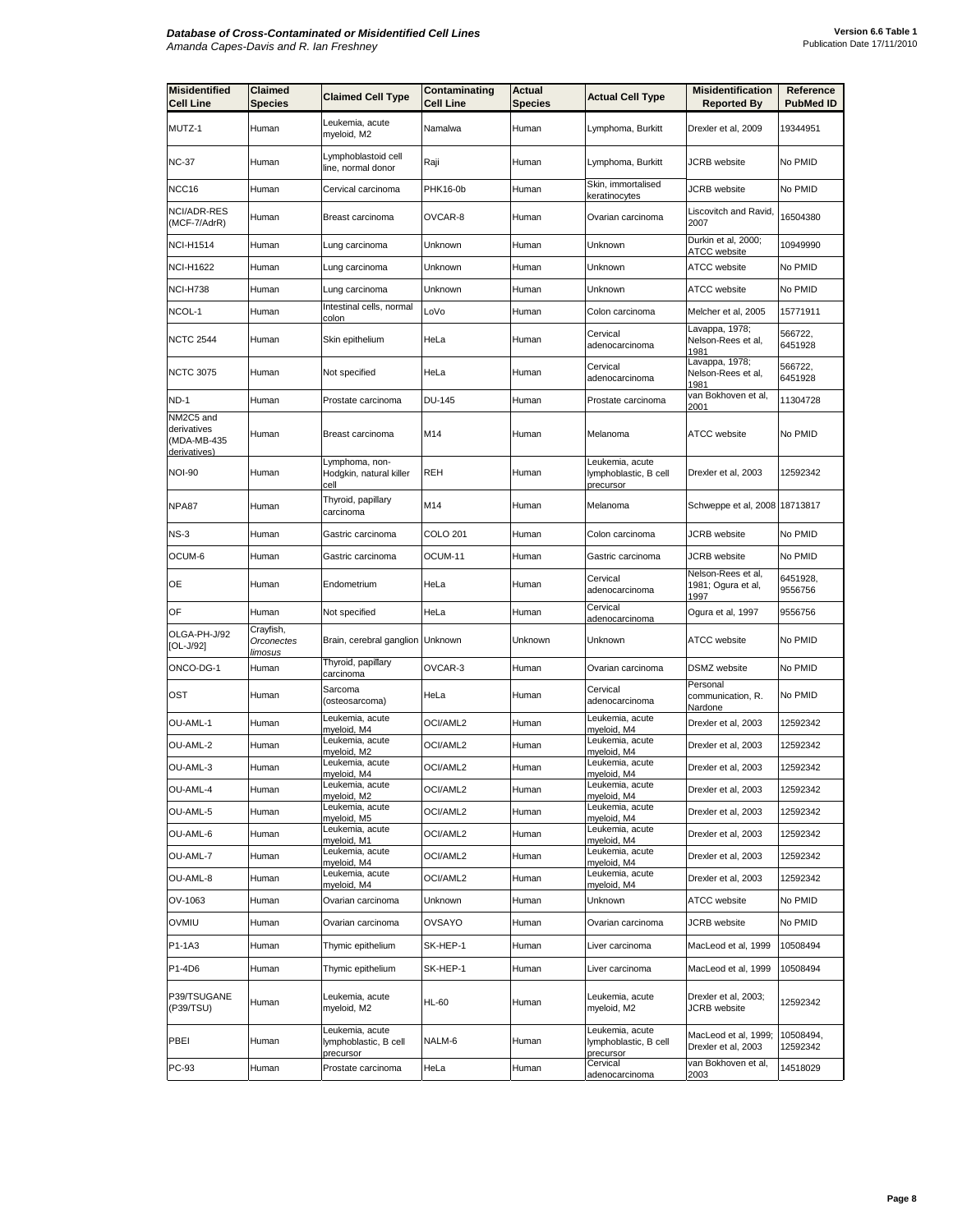| <b>Misidentified</b><br><b>Cell Line</b> | Claimed<br>Species | <b>Claimed Cell Type</b>                              | Contaminating<br><b>Cell Line</b>    | <b>Actual</b><br><b>Species</b>                         | <b>Actual Cell Type</b>                                | <b>Misidentification</b><br><b>Reported By</b>                            | Reference<br><b>PubMed ID</b>    |
|------------------------------------------|--------------------|-------------------------------------------------------|--------------------------------------|---------------------------------------------------------|--------------------------------------------------------|---------------------------------------------------------------------------|----------------------------------|
| PC-MDS                                   | Human              | Myelodysplastic<br>syndrome, therapy-<br>related      | K-562                                | Human                                                   | Leukemia, chronic<br>myeloid, blast crisis             | Drexler et al, 2009                                                       | 19344951                         |
| PEAZ-1                                   | Human              | Prostate carcinoma                                    | HT-1080                              | Human                                                   | Sarcoma (fibrosarcoma)                                 | Schmelz et al, 2001<br>erratum}                                           | 11433418<br>[erratum]            |
| PH61-N                                   | Human              | Not specified                                         | MIA PaCa-2                           | Human                                                   | Pancreatic carcinoma                                   | JCRB website                                                              | No PMID                          |
| <b>PLB-985</b>                           | Human              | Leukemia, acute<br>myeloid, M4                        | HL-60                                | Human                                                   | Leukemia, acute<br>myeloid, M2                         | Drexler et al, 2003                                                       | 12592342                         |
| PPC-1                                    | Human              | Prostate carcinoma                                    | PC-3                                 | Human                                                   | Prostate carcinoma                                     | Chen, 1993                                                                | 8428522                          |
| PSV811                                   | Human              | Skin fibroblast,<br>Werner's syndrome                 | WI-38                                | Human                                                   | Lung, normal diploid<br>fibroblasts                    | JCRB website                                                              | No PMID                          |
| RAMAK-1                                  | Human              | Muscle synovium                                       | $T-24$                               | Human                                                   | Bladder carcinoma                                      | MacLeod et al, 1999                                                       | 10508494                         |
| RB                                       | Human              | Lymphoma, Hodgkin                                     | OMK-210                              | Monkey, Owl<br>(Aotus<br>trivirgatus)                   | Kidney, normal renal<br>cells                          | Nelson-Rees et al,<br>1981; Drexler et al,<br>2003                        | 6451928,<br>12592342             |
| RBHF-1                                   | Human              | Liver, hepatoma                                       | Unknown                              | Non-human                                               | Unknown                                                | MacLeod et al, 1999                                                       | 10508494                         |
| RC-2A                                    | Human              | Leukemia, acute<br>myeloid, M4                        | CCRF-CEM                             | Human                                                   | Leukemia, acute<br>lymphoblastic, T cell               | Drexler et al, 2003                                                       | 12592342                         |
| RED-3                                    | Human              | Leukemia, acute<br>myeloid                            | <b>HL-60</b>                         | Human                                                   | Leukemia, acute<br>myeloid, M2                         | Drexler et al, 2003                                                       | 12592342                         |
| REH-6                                    | Human              | Leukemia, acute<br>lymphoblastic, B cell<br>precursor | Unknown                              | Mouse                                                   | Unknown                                                | Drexler et al, 2003                                                       | 12592342                         |
| RERF-LC-OK                               | Human              | Lung carcinoma                                        | Marcus                               | Human                                                   | Astrocytoma                                            | <b>JCRB</b> website                                                       | No PMID                          |
| <b>RM-10</b>                             | Human              | Leukemia, chronic<br>myeloid, blast crisis            | K-562                                | Human                                                   | Leukemia, chronic<br><u>myeloid, blast crisis</u>      | Drexler et al, 2003                                                       | 12592342                         |
| RMG-I                                    | Human              | Ovarian carcinoma                                     | RMG-II                               | Human                                                   | Ovarian carcinoma                                      | <b>JCRB</b> website                                                       | No PMID                          |
| <b>RPMI-6666</b>                         | Human              | Lymphoma, Hodgkin                                     | Correct name,<br>incorrect cell type | Human                                                   | EBV+ B-lymphoblastoid<br>cell line                     | Drexler et al, 2003                                                       | 12592342                         |
| RS-1                                     | Human              | Leukemia, acute<br>myeloid, M7                        | K-562                                | Human                                                   | Leukemia, chronic<br>myeloid, blast crisis             | Drexler et al, 2003                                                       | 12592342                         |
| RY                                       | Human              | Lymphoma, Hodgkin                                     | Unknown                              | Monkey                                                  | Unknown                                                | Harris et al, 1981;<br>Drexler et al, 2003                                | 7192801,<br>12592342             |
| SA4                                      | Human              | Sarcoma (liposarcoma)                                 | HeLa                                 | Human                                                   | Cervical<br>adenocarcinoma                             | Nelson-Rees et al,<br>1981                                                | 6451928                          |
| SAM-1                                    | Human              | Leukemia, chronic<br>myeloid, blast crisis            | K-562                                | Human                                                   | Leukemia, chronic<br>myeloid, blast crisis             | Drexler et al, 2003                                                       | 12592342                         |
| SBC-2                                    | Human              | Bladder carcinoma                                     | HeLa                                 | Human                                                   | Cervical<br>adenocarcinoma                             | MacLeod et al, 1999                                                       | 10508494                         |
| SBC-7                                    | Human              | Bladder carcinoma                                     | HeLa                                 | Human                                                   | Cervical<br>adenocarcinoma                             | MacLeod et al, 1999                                                       | 10508494                         |
| SCCTF                                    | Human              | Oral carcinoma,<br>squamous cell                      | SCCKN                                | Human                                                   | Oral carcinoma,<br>squamous cell                       | Yoshino et al, 2006                                                       | 16643607                         |
| SCLC-16H                                 | Human              | Lung carcinoma, small<br>cell                         | <b>SCLC-21/22H</b>                   | Human                                                   | Lung carcinoma, small<br>œ∥                            | MacLeod et al, 1999                                                       | 10508494                         |
| SCLC-24H                                 | Human              | Lung carcinoma, small<br>cell                         | <b>SCLC-21/22H</b>                   | Human                                                   | Lung carcinoma, small<br>cell                          | MacLeod et al, 1999                                                       | 10508494                         |
| SEG-1                                    | Human              | Esophageal<br>adenocarcinoma                          | <b>NCI-H460</b>                      | Human                                                   | Lung carcinoma, large<br>cell                          | Boonstra et al, 2010                                                      | 20075370                         |
| <b>SH-2</b>                              | Human              | Breast carcinoma                                      | HeLa                                 | Human                                                   | Cervical<br>adenocarcinoma                             | Nelson-Rees et al,<br>1981                                                | 6451928                          |
| SH-3                                     | Human              | Breast carcinoma                                      | HeLa                                 | Human                                                   | Cervical<br>adenocarcinoma                             | Nelson-Rees et al,<br>1981                                                | 6451928                          |
| <b>SJPL</b>                              | Pig                | Lung cells, immortalized<br>epithelial                | Unknown                              | Monkey, African<br>green<br>(Cercopithecus<br>aethiops) | Unknown                                                | Silversides et al,<br>2010                                                | 20200241                         |
| SK-GT-5                                  | Human              | Esophageal<br>adenocarcinoma                          | SK-GT-2                              | Human                                                   | Gastric carcinoma<br>(gastric fundus)                  | Boonstra et al, 2010                                                      | 20075370                         |
| SK-MG-1                                  | Human              | Astrocytoma                                           | Marcus                               | Human                                                   | Astrocytoma                                            | JCRB website                                                              | No PMID                          |
| SK-N-MC                                  | Human              | Neuroblastoma                                         | Unknown                              | Human                                                   | Sarcoma (Ewing's)                                      | Staege et al, 2004                                                        | 15548687                         |
| SKW-3                                    | Human              | Leukemia, chronic<br>lymphocytic, T cell              | KE-37                                | Human                                                   | Leukemia, acute<br>lymphoblastic                       | DSMZ website                                                              | No PMID                          |
| <b>SNB-19</b>                            | Human              | Glioblastoma                                          | U-251 MG                             | Human                                                   | Glioblastoma                                           | Azari et al, 2007;<br>ATCC website                                        | 17254797                         |
| SPI-801                                  | Human              | Leukemia, acute<br>lymphoblastic, T cell              | K-562                                | Human                                                   | eukemia, chronic<br>myeloid, blast crisis              | Gignac et al, 1993;<br>Drexler et al, 2003                                | 8220135,<br>12592342             |
| SPI-802                                  | Human              | Leukemia, acute                                       | K-562                                | Human                                                   | Leukemia, chronic                                      | Gignac et al, 1993;                                                       | 8220135,                         |
| SpR                                      | Human              | lymphoblastic, T cell<br>Lymphoma, Hodgkin            | OMK-210                              | Monkey, Owl<br>(Aotus<br>trivirgatus)                   | myeloid, blast crisis<br>Kidney, normal renal<br>cells | Drexler et al, 2003<br>Nelson-Rees et al,<br>1981; Drexler et al,<br>2003 | 12592342<br>6451928,<br>12592342 |
| SQ-5                                     | Human              | Lung carcinoma                                        | HeLa                                 | Human                                                   | Cervical<br>adenocarcinoma                             | Yoshino et al, 2006                                                       | 16643607                         |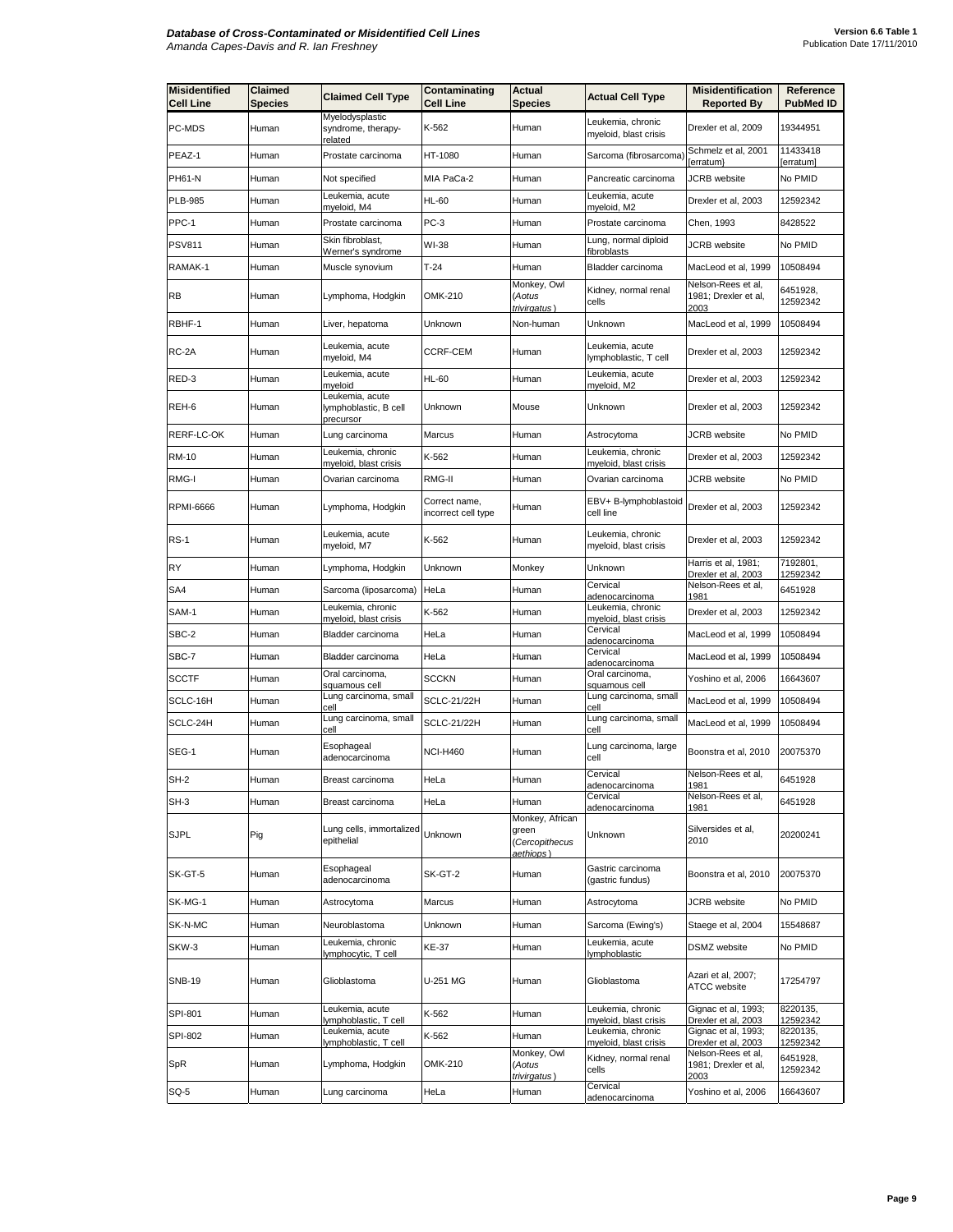| <b>Misidentified</b><br><b>Cell Line</b> | Claimed<br><b>Species</b> | <b>Claimed Cell Type</b>                                | Contaminating<br><b>Cell Line</b>                              | Actual<br><b>Species</b> | <b>Actual Cell Type</b>                    | <b>Misidentification</b><br><b>Reported By</b>         | Reference<br><b>PubMed ID</b> |
|------------------------------------------|---------------------------|---------------------------------------------------------|----------------------------------------------------------------|--------------------------|--------------------------------------------|--------------------------------------------------------|-------------------------------|
| SR-91                                    | Human                     | Leukemia, acute<br>lymphoblastic, T cell                | AML-193                                                        | Human                    | Leukemia, acute<br>myeloid, M5             | Drexler et al, 2003                                    | 12592342                      |
| SW-527                                   | Human                     | Colon carcinoma                                         | SW-480, SW-620                                                 | Human                    | Colon carcinoma                            | Nelson-Rees et al,<br>1981                             | 6451928                       |
| SW-598                                   | Human                     | Colon carcinoma                                         | SW-480, SW-620                                                 | Human                    | Colon carcinoma                            | Nelson-Rees et al,<br>1981                             | 6451928                       |
| SW-608                                   | Human                     | Colon carcinoma                                         | SW-480, SW-620                                                 | Human                    | Colon carcinoma                            | Nelson-Rees et al,<br>1981                             | 6451928                       |
| SW-613                                   | Human                     | Colon carcinoma                                         | SW-480, SW-620                                                 | Human                    | Colon carcinoma                            | Nelson-Rees et al,<br>1981                             | 6451928                       |
| SW-732                                   | Human                     | Colon carcinoma                                         | SW-480, SW-620                                                 | Human                    | Colon carcinoma                            | Nelson-Rees et al,<br>1981                             | 6451928                       |
| SW-733                                   | Human                     | Colon carcinoma                                         | SW-480, SW-620                                                 | Human                    | Colon carcinoma                            | Nelson-Rees et al,<br>1981                             | 6451928                       |
| $T-1$                                    | Human                     | Kidney, normal renal<br>cells                           | HeLa                                                           | Human                    | Cervical<br>adenocarcinoma                 | Nelson-Rees et al,<br>1980; Nelson-Rees et<br>al, 1981 | 7394535,<br>6451928           |
| T-9<br>(WI-38 derivative)                | Human                     | ung cells, transformed<br>normal diploid<br>fibroblasts | HeLa                                                           | Human                    | Cervical<br>adenocarcinoma                 | Nelson-Rees et al,<br>1981                             | 6451928                       |
| T-33                                     | Human                     | Leukemia, chronic<br>myeloid, blast crisis              | K-562                                                          | Human                    | Leukemia, chronic<br>myeloid, blast crisis | Drexler et al, 2003                                    | 12592342                      |
| TCO-1                                    | Human                     | Cervical carcinoma                                      | TCO-2                                                          | Human                    | Cervical carcinoma                         | Yoshino et al, 2006                                    | 16643607                      |
| TDL-1                                    | Human                     | Tonsillar lymphoid cells,<br>on-neoplastic              | P3JHR-1                                                        | Human                    | Lymphoma, Burkitt                          | Nelson-Rees et al,<br>1981                             | 6451928                       |
| TDL-2                                    | Human                     | Tonsillar lymphoid cells,<br>non-neoplastic             | P3JHR-1                                                        | Human                    | Lymphoma, Burkitt                          | Nelson-Rees et al,<br>1981                             | 6451928                       |
| TDL-3                                    | Human                     | Tonsillar lymphoid cells,<br>non-neoplastic             | <b>RPMI 1788</b>                                               | Human                    | _ymphoblastoid cell<br>ine, normal donor   | Nelson-Rees et al,<br>1981                             | 6451928                       |
| TDL-4                                    | Human                     | Tonsillar lymphoid cells,                               | Raji                                                           | Human                    | Lymphoma, Burkitt                          | Nelson-Rees et al,<br>1981                             | 6451928                       |
| TE-12                                    | Human                     | non-neoplastic<br>Esophageal squamous<br>cell carcinoma | TE-2, TE-3, TE-12<br>or TE-13 (genetically Human<br>identical) |                          | Esophageal squamous<br>cell carcinoma      | Boonstra et al, 2007                                   | 17804709                      |
| <b>TE-13</b>                             | Human                     | Esophageal squamous<br>cell carcinoma                   | TE-2, TE-3, TE-12<br>or TE-13 (genetically Human<br>identical) |                          | Esophageal squamous<br>cell carcinoma      | Boonstra et al, 2007                                   | 17804709                      |
| TE-2                                     | Human                     | Esophageal squamous<br>cell carcinoma                   | TE-2, TE-3, TE-12<br>or TE-13 (genetically Human<br>identical) |                          | Esophageal squamous<br>cell carcinoma      | Boonstra et al, 2007                                   | 17804709                      |
| TE-3                                     | Human                     | Esophageal squamous<br>cell carcinoma                   | TE-2, TE-3, TE-12<br>or TE-13 (genetically Human<br>identical) |                          | Esophageal squamous<br>cell carcinoma      | Boonstra et al, 2007                                   | 17804709                      |
| TE671                                    | Human                     | Medulloblastoma                                         | <b>RD</b>                                                      | Human                    | Sarcoma<br>(rhabdomyosarcoma)              | Stratton et al, 1989;<br><u>Chen et al, 1989</u>       | 2650908,<br>2739733           |
| TE671 Subline<br>No.2                    | Human                     | Medulloblastoma                                         | <b>RD</b>                                                      | Human                    | Sarcoma<br>(rhabdomyosarcoma)              | <b>ECACC</b> website                                   | No PMID                       |
| TE-7                                     | Human                     | Esophageal<br>adenocarcinoma                            | TE-2, TE-3, TE-12<br>or TE-13 (genetically Human<br>identical) |                          | Esophageal squamous<br>cell carcinoma      | Boonstra et al, 2007                                   | 17804709                      |
| TEC61                                    | Human                     | Thyroid, endothelium                                    | JEG3                                                           | Human                    | Choriocarcinoma                            | Patel et al, 2003<br>[retraction]                      | 12388152<br>[retraction]      |
| <b>TK-1</b>                              | Human                     | Glioblastoma                                            | U-251 MG                                                       | Human                    | Glioblastoma                               | <b>JCRB</b> website                                    | No PMID                       |
| $TI-1$                                   | Human                     | eukemia, acute<br>myeloid, M2                           | K-562                                                          | Human                    | eukemia, chronic<br>myeloid, blast crisis  | Rush et al, 2002;<br>Drexler et al, 2003               | 11871388,<br>12592342         |
| TMH-1                                    | Human                     | Thyroid, benign goitre                                  | IHH-4                                                          | Human                    | Thyroid, papillary<br>thyroid carcinoma    | <b>JCRB</b> website                                    | No PMID                       |
| TMM                                      | Human                     | Leukemia, chronic<br>myeloid, blast crisis              | Correct name.<br>incorrect cell type                           | Human                    | EBV+ B-lymphoblastoid<br>cell line         | Drexler et al, 2003                                    | 12592342                      |
| TSU-Pr1                                  | Human                     | Prostate carcinoma                                      | $T-24$                                                         | Human                    | Bladder carcinoma                          | van Bokhoven et al,<br>2001                            | 11522622                      |
| TuWi                                     | Human                     | Kidney, Wilms' tumor                                    | HeLa                                                           | Human                    | Cervical<br>adenocarcinoma                 | Lavappa, 1978;<br>Nelson-Rees et al,<br>1981           | 6451928                       |
| U-118 MG                                 | Human                     | Glioblastoma                                            | U-138 MG                                                       | Human                    | Glioblastoma                               | <b>ATCC</b> website                                    | No PMID                       |
| UM-UC-2                                  | Human                     | Bladder carcinoma                                       | $T-24$                                                         | Human                    | Bladder carcinoma                          | Chiong et al, 2009                                     | 19375735                      |
| UM-UC-3-GFP<br>(UM-UC-3<br>derivative)   | Human                     | Bladder carcinoma,<br>GFP-transfected                   | Unknown, NOT UM-<br>UC-3                                       | Human                    | Unknown                                    | Chiong et al, 2009                                     | 19375735                      |
| UTMB-460                                 | Human                     | <b>B-cells</b>                                          | <b>CCRF-CEM</b>                                                | Human                    | Leukemia, acute<br>lymphoblastic, T cell   | Drexler et al, 2003                                    | 12592342                      |
| VM-CUB-III                               | Human                     | Bladder carcinoma                                       | VM-CUB-I                                                       | Human                    | Bladder carcinoma                          | Masters et al, 1986                                    | 3708594                       |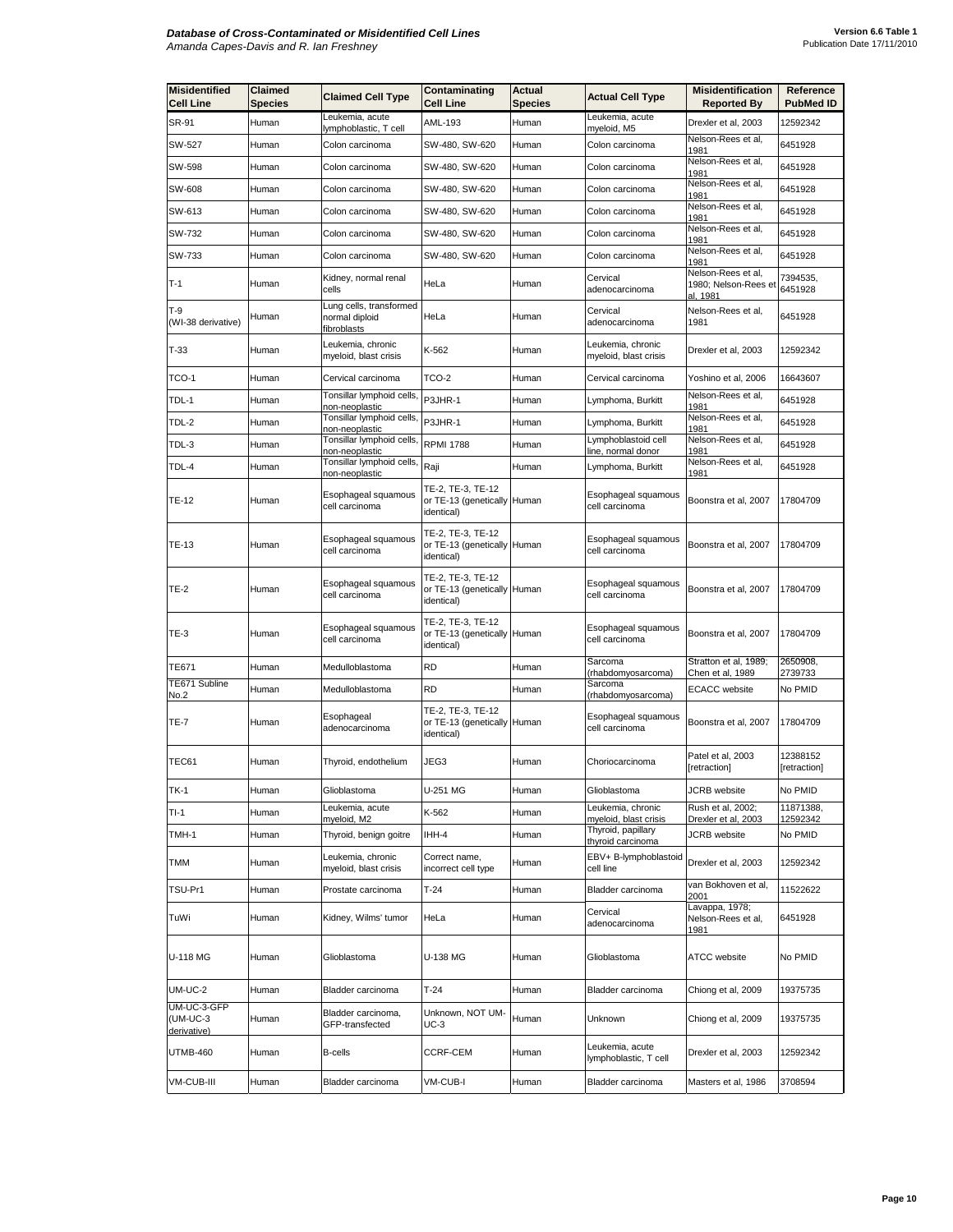| <b>Misidentified</b><br><b>Cell Line</b> | Claimed<br><b>Species</b> | <b>Claimed Cell Type</b>            | Contaminating<br><b>Cell Line</b> | <b>Actual</b><br><b>Species</b> | <b>Actual Cell Type</b>                               | <b>Misidentification</b><br><b>Reported By</b> | Reference<br><b>PubMed ID</b> |
|------------------------------------------|---------------------------|-------------------------------------|-----------------------------------|---------------------------------|-------------------------------------------------------|------------------------------------------------|-------------------------------|
| WiDr                                     | Human                     | Colon carcinoma                     | <b>HT-29</b>                      | Human                           | Colon carcinoma                                       | Chen et al, 1987                               | 3472642                       |
| <b>WISH</b>                              | Human                     | Amnion, normal cells                | Hel a                             | Human                           | Cervical<br>adenocarcinoma                            | Lavappa, 1978;<br>Nelson-Rees et al,<br>1981   | 566722,<br>6451928            |
| <b>WKD</b>                               | Human                     | Conjunctiva                         | HeLa                              | Human                           | Cervical<br>adenocarcinoma                            | <b>ECACC</b> website                           | No PMID                       |
| Wong-Kilbourne                           | Human                     | Conjunctiva                         | HeLa                              | Human                           | Cervical<br>adenocarcinoma                            | Lavappa, 1978;<br>Nelson-Rees et al,<br>1981   | 566722.<br>6451928            |
| <b>WRL 68</b>                            | Human                     | Liver, embryonic cells              | HeLa                              | Human                           | Cervical<br>adenocarcinoma                            | <b>ECACC</b> website                           | No PMID                       |
| <b>WSU-ALCL</b>                          | Human                     | Lymphoma, anaplastic<br>large cell  | CCRF-CEM                          | Human                           | Leukemia, acute<br>lymphoblastic, T cell              | Drexler et al. 2003                            | 12592342                      |
| WSU-CLL                                  | Human                     | Leukemia, chronic<br>lymphocytic    | <b>REH</b>                        | Human                           | Leukemia, acute<br>lymphoblastic, B cell<br>precursor | Drexler et al, 2002;<br>Drexler et al, 2003    | 12200708,<br>12592342         |
| YAA                                      | Human                     | Monocytes                           | U-937                             | Human                           | Lymphoma, histiocytic                                 | Drexler et al. 2003                            | 12592342                      |
| YAP                                      | Human                     | Monocytes                           | U-937                             | Human                           | Lymphoma, histiocytic                                 | Drexler et al. 2003                            | 12592342                      |
| YJ                                       | Human                     | Leukemia, chronic<br>myelomonocytic | <b>HL-60</b>                      | Human                           | Leukemia, acute<br>myeloid, M2                        | Drexler et al, 2003                            | 12592342                      |
|                                          |                           |                                     |                                   |                                 |                                                       |                                                |                               |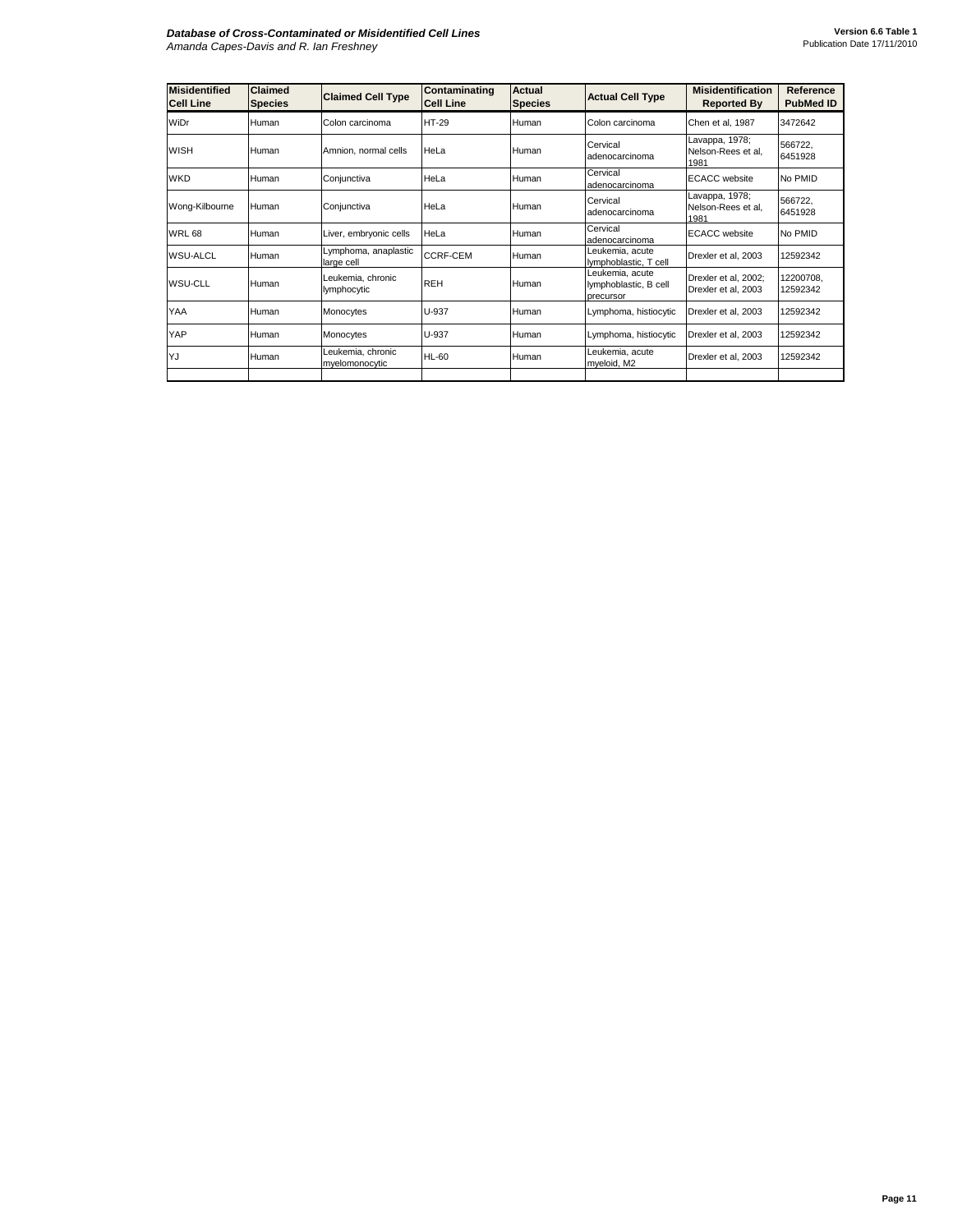## *Database of Misidentified Cell Lines Amanda Capes-Davis and R. Ian Freshney*

Cross-contamination has been reported in the following cell lines but authentic stocks apparently do exist.

As with any imported cell line check identity on receipt or obtain from authenticated stock, e.g. from a reputable cell bank.

**Table 2. Cross-contaminated or Misidentified Cell Lines where Authentic Stock May Exist**

|                  | Table 2. Cross-contaminated or Misidentified Cell Lines where Authentic Stock May Exist<br><b>Misidentified Cell Claimed</b> |                                                        |                                   |                |                                                       |                                             |                               |
|------------------|------------------------------------------------------------------------------------------------------------------------------|--------------------------------------------------------|-----------------------------------|----------------|-------------------------------------------------------|---------------------------------------------|-------------------------------|
|                  |                                                                                                                              | <b>Claimed Cell Type</b>                               | Contaminating<br><b>Cell Line</b> | Actual         | <b>Actual Cell Type</b>                               | <b>Misidentification</b>                    | Reference<br><b>PubMed ID</b> |
| Line             | <b>Species</b>                                                                                                               |                                                        |                                   | <b>Species</b> |                                                       | Reported By                                 |                               |
| 207              | Human                                                                                                                        | Leukemia, acute<br>lymphoblastic, B cell<br>precursor  | REH and SUP-B2                    | Human          | Leukemia, acute<br>lymphoblastic, B cell<br>precursor | MacLeod et al, 1999;<br>Drexler et al, 2003 | 10508494,<br>12592342         |
| BJA-B            | Human                                                                                                                        | Bladder carcinoma                                      | HeLa                              | Human          | Cervical<br>adenocarcinoma                            | Nelson-Rees &<br>Flandermeyer, 1976         | 1246601                       |
| <b>BT-20</b>     | Human                                                                                                                        | Breast carcinoma                                       | HeLa                              | Human          | Cervical<br>adenocarcinoma                            | Nelson-Rees et al.<br>1981                  | 6451928                       |
| EB-3             | Human                                                                                                                        | Lymphoma, Burkitt                                      | Daudi                             | Human          | Lymphoma, Burkitt                                     | <b>JCRB</b> website                         | No PMID                       |
| FU-RPNT-2        | Human                                                                                                                        | Kidney, renal<br>primitive<br>neuroectodermal<br>tumor | FU-RPNT-1                         | Human          | Kidney, renal primitive<br>neuroectodermal<br>tumor   | <b>RIKEN</b> website                        | No PMID                       |
| <b>HPB-ALL</b>   | Human                                                                                                                        | Leukemia, acute<br>lymphoblastic, T cell               | JURKAT                            | Human          | Leukemia, acute<br>lymphoblastic, T cell              | Drexler et al, 2003                         | 12592342                      |
| J-82             | Human                                                                                                                        | Bladder carcinoma                                      | $T-24$                            | Human          | Bladder carcinoma                                     | Masters et al, 1986                         | 3708594                       |
| JHH-1            | Human                                                                                                                        | Liver, hepatocellular<br>carcinoma                     | Unknown                           | Mouse          | Unknown                                               | <b>JCRB</b> website                         | No PMID                       |
| KARPAS-45        | Human                                                                                                                        | Leukemia, acute<br>lymphoblastic, T cell               | Unknown                           | Human          | Unknown                                               | Drexler et al, 1999                         | 10516762                      |
| KBM-3            | Human                                                                                                                        | Leukemia, acute<br>myeloid, M4                         | <b>HL-60</b>                      | Human          | Leukemia, acute<br>myeloid, M2                        | Drexler et al, 2003                         | 12592342                      |
| <b>KE-37</b>     | Human                                                                                                                        | Leukemia, acute<br>lymphoblastic, T cell               | CCRF-CEM                          | Human          | Leukemia, acute<br>lymphoblastic, T cell              | Drexler et al, 1999                         | 10516762                      |
| $L-540$          | Human                                                                                                                        | Lymphoma, Hodgkin                                      | <b>CCRF-CEM</b>                   | Human          | Leukemia, acute<br>lymphoblastic, T cell              | Drexler et al, 2003                         | 12592342                      |
| MB-02            | Human                                                                                                                        | Leukemia, acute<br>myeloid, M7                         | $HU-3$                            | Human          | Leukemia, acute<br>myeloid, M7                        | Drexler et al, 1999                         | 10516762                      |
| <b>RPMI-8402</b> | Human                                                                                                                        | Leukemia, acute<br>lymphoblastic, T cell               | Unknown                           | Human          | Unknown                                               | Drexler et al, 1999                         | 10516762                      |
| RT4              | Human                                                                                                                        | Bladder carcinoma                                      | HeLa                              | Human          | Cervical<br>adenocarcinoma                            | Nelson-Rees et al.<br>1981                  | 6451928                       |
| T3M-12           | Human                                                                                                                        | Lung carcinoma                                         | T3M-1                             | Human          | Oral carcinoma                                        | <b>RIKEN</b> website                        | No PMID                       |
| U-373 MG         | Human                                                                                                                        | Glioblastoma                                           | <b>U-251 MG</b>                   | Human          | Glioblastoma                                          | <b>ECACC</b> website;<br>ATCC website       | No PMID                       |
| U-937            | Human                                                                                                                        | Lymphoma,<br>histiocytic                               | Unknown                           | Human          | Unknown                                               | Drexler et al, 1999                         | 10516762                      |
| UT-7             | Human                                                                                                                        | Leukemia, acute<br>myeloid, M7                         | U-937                             | Human          | Lymphoma, histiocytic Drexler et al, 2003             |                                             | 12592342                      |
|                  |                                                                                                                              |                                                        |                                   |                |                                                       |                                             |                               |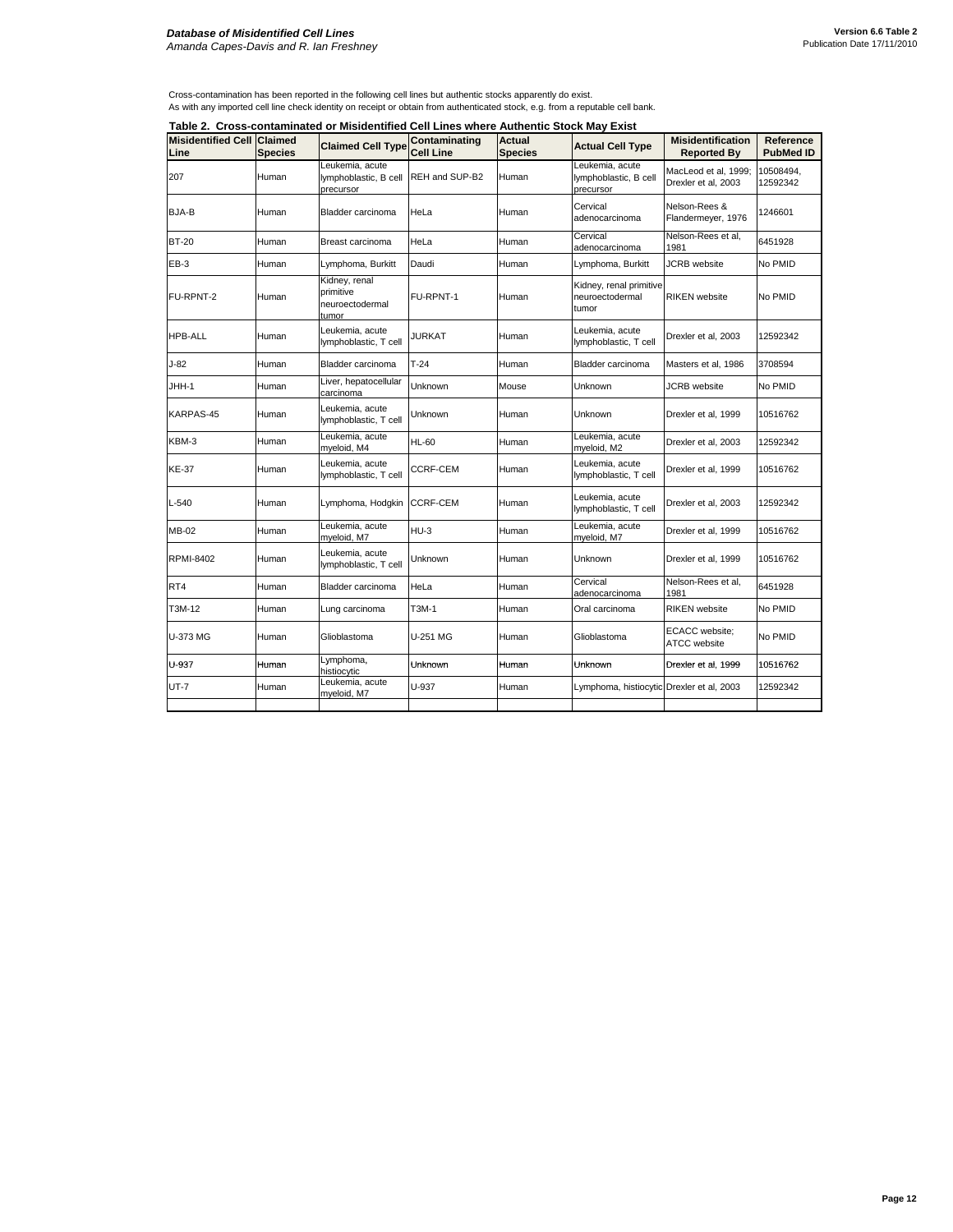## **Cell Banks Cited**

| <b>Name</b>                                                                                       | Website                                                 |
|---------------------------------------------------------------------------------------------------|---------------------------------------------------------|
| ATCC:<br>American Type<br><b>Culture Collection</b>                                               | http://www.atcc.org/                                    |
| DSMZ:<br>Deutsche Sammlung<br>von Mikroorganismen http://www.dsmz.de/<br>und Zellkulturen<br>GmbH |                                                         |
| ECACC:<br><b>European Collection</b><br>of Cell Cultures                                          | http://www.hpacultures.org.uk/collections/ecacc.jsp     |
| JCRB:<br>Japanese Collection<br>of Research<br><b>Bioresources</b>                                | http://cellbank.nibio.go.jp/                            |
| <b>RIKEN Bioresource</b><br>Center Cell Bank                                                      | http://www.brc.riken.go.jp/lab/cell/english/guide.shtml |
|                                                                                                   |                                                         |

## **References**

| PubMed ID | Reference                                                                                                                                                                                                                                                                                                                                                |
|-----------|----------------------------------------------------------------------------------------------------------------------------------------------------------------------------------------------------------------------------------------------------------------------------------------------------------------------------------------------------------|
| 17254797  | Azari S, Ahmadi N, Tehrani MJ, Shokri F. Profiling and authentication of human cell lines using short tandem repeat (STR) loci: Report from the<br>National Cell Bank of Iran. Biologicals 2007; 35: 195-202.                                                                                                                                            |
| 17804709  | Boonstra JJ, van der Velden AW, Beerens EC, van Marion R, Morita-Fujimura Y, Matsui Y, Nishihira T, Tselepis C, Hainaut P, Lowe AW,<br>Beverloo BH, van Dekken H, Tilanus HW, Dinjens WN. Mistaken identity of widely used esophageal adenocarcinoma cell line TE-7. Cancer<br>Res 2007: 67: 7996-8001                                                   |
| 20075370  | Boonstra JJ, van Marion R, Beer DG, Lin L, Chaves P, Ribeiro C, Pereira AD, Roque L, Darnton SJ, Altorki NK, Schrump DS, Klimstra DS,<br>Tang LH, Eshleman JR, Alvarez H, Shimada Y, van Dekken H, Tilanus HW, Dinjens WN. Verification and unmasking of widely used human<br>esophageal adenocarcinoma cell lines. J Natl Cancer Inst 2010; 102: 271-4. |
| 8428522   | Chen TR. Chromosome identity of human prostate cancer cell lines, PC-3 and PPC-1. Cytogenet Cell Genet 1993; 62: 183-4.                                                                                                                                                                                                                                  |
| 2739733   | Chen TR, Dorotinsky C, Macy M, Hay R. Cell identity resolved. Nature 1989; 340: 106.                                                                                                                                                                                                                                                                     |
| 3472642   | Chen TR, Drabkowski D, Hay RJ, Macy M, Peterson W Jr. WiDr is a derivative of another colon adenocarcinoma cell line, HT-29. Cancer<br>Genet Cytogenet 1987; 27: 125-34.                                                                                                                                                                                 |
| 19375735  | Chiong E, Dadbin A, Harris LD, Sabichi AL, Grossman HB. The Use of Short Tandem Repeat Profiling to Characterize Human Bladder Cancer<br>Cell Lines. J Urol 2009; 181: 2737-48.                                                                                                                                                                          |
| 8105864   | Christensen B, Hansen C, Debiec-Rychter M, Kieler J, Ottensen S, Schmidt J. Identity of tumorigenic human urothelial cell lines and<br>'spontaneously' transformed sublines. Br J Cancer 1993; 68: 879-84.                                                                                                                                               |
| 7905254   | Christensen B, Hansen C, Kieler J, Schmidt J. Identity of non-malignant human urothelial cell lines classified as transformation grade I (TGrI)<br>and II (TGrII). Anticancer Res 1993; 13: 2187-91.                                                                                                                                                     |
| 17786032  | Christgen M, Lehmann U. MDA-MB-435: the questionable use of a melanoma cell line as a model for human breast cancer is ongoing. Cancer<br>Biol Ther 2007; 6: 1355-7.                                                                                                                                                                                     |
| 10614862  | Dirks WG, MacLeod RA, Drexler HG. ECV304 (endothelial) is really T24 (bladder carcinoma): cell line cross-contamination at source. In Vitro<br>Cell Dev Biol Anim 1999; 35: 558-9.                                                                                                                                                                       |
| 7682880   | Drexler HG. Recent results on the biology of Hodgkin and Reed-Sternberg cells. II. Continuous cell lines. Leuk Lymphoma 1993; 9: 1-25.                                                                                                                                                                                                                   |
| 10516762  | Drexler HG, Dirks WG, MacLeod RA. False human hematopoietic cell lines: cross-contaminations and misinterpretations. Leukemia 1999; 13:<br>1601-7.                                                                                                                                                                                                       |
| 19344951  | Drexler HG, Dirks WG, Macleod RA. Many are called MDS cell lines: One is chosen. Leuk Res 2009; 33: 1011-6.                                                                                                                                                                                                                                              |
| 12592342  | Drexler HG, Dirks WG, Matsuo Y, MacLeod RA. False leukemia-lymphoma cell lines: an update on over 500 cell lines. Leukemia 2003; 17:<br>416-26.                                                                                                                                                                                                          |
| 11732505  | Drexler HG, MacLeod RA, Dirks WG. Cross-contamination: HS-Sultan is not a myeloma but a Burkitt lymphoma cell line. Blood 2001; 98: 3495-                                                                                                                                                                                                                |
| 12200708  | Drexler HG, Quentmeier H, Dirks WG, Uphoff CC, MacLeod RA. DNA profiling and cytogenetic analysis of cell line WSU-CLL reveal cross-<br>contamination with cell line REH (pre B-ALL). Leukemia 2002; 16: 1868-70.                                                                                                                                        |
| 10949990  | Durkin AS, Cedrone E, Sykes G, Boles D, Reid YA. Utility of gender determination in cell line identity. In Vitro Cell Dev Biol Anim 2000; 36: 344-                                                                                                                                                                                                       |
| 12354931  | Ellison G, Klinowska T, Westwood RF, Docter E, French T, Fox JC. Further evidence to support the melanocytic origin of MDA-MB-435. Mol<br>Pathol 2002; 55: 294-9.                                                                                                                                                                                        |
| 4864103   | Gartler, SM. Genetic markers as tracers in cell culture. Natl Cancer Inst Monogr 1967; 26: 167-95.                                                                                                                                                                                                                                                       |
| 8220135   | Gignac SM, Steube K, Schleithoff L, Janssen JW, MacLeod RA, Quentmeier H, Drexler HG. Multiparameter approach in the identification of<br>cross-contaminated leukemia cell lines. Leuk Lymphoma 1993; 10: 359-68.                                                                                                                                        |
| 4402510   | Greene AE, Charney J, Nichols WW, Coriell LL. Species identity of insect cell lines. In Vitro 1972; 7: 313-22.                                                                                                                                                                                                                                           |
| 7192801   | Harris NL, Gang DL, Quay SC, Poppema S, Zamecnik PC, Nelson-Rees WA, O'Brien SJ. Contamination of Hodgkin's disease cell cultures.<br>Nature 1981; 289: 228-30.                                                                                                                                                                                          |
| 1730567   | Honma M, Kataoka E, Ohnishi K, Ohno T, Takeuchi M, Nomura N, Mizusawa H. A new DNA profiling system for cell line identification for use in<br>cell banks in Japan. In Vitro Cell Dev Biol 1992; 28A: 24-8.                                                                                                                                              |
| 11869090  | Kniss DA, Xie Y, Li Y, Kumar S, Linton EA, Cohen P, Fan-Havard P, Redman CW, Sargent IL. ED(27) trophoblast-like cells isolated from first-<br>trimester chorionic villi are genetically identical to HeLa cells yet exhibit a distinct phenotype. Placenta 2002; 23: 32-43.                                                                             |
| 1250349   | Lavappa KS, Macy ML, Shannon JE. Examination of ATCC stocks for HeLa marker chromosomes in human cell lines. Nature 1976; 259: 211-                                                                                                                                                                                                                      |
| 566722    | Lavappa KS. Survey of ATCC stocks of human cell lines for HeLa contamination. In Vitro 1978; 14; 469-475.                                                                                                                                                                                                                                                |
| 4027986   | Lin CW, Lin JC, Prout GR Jr. Establishment and characterization of four human bladder tumor cell lines and sublines with different degrees of<br>malignancy. Cancer Res 1985; 45: 5070-9.                                                                                                                                                                |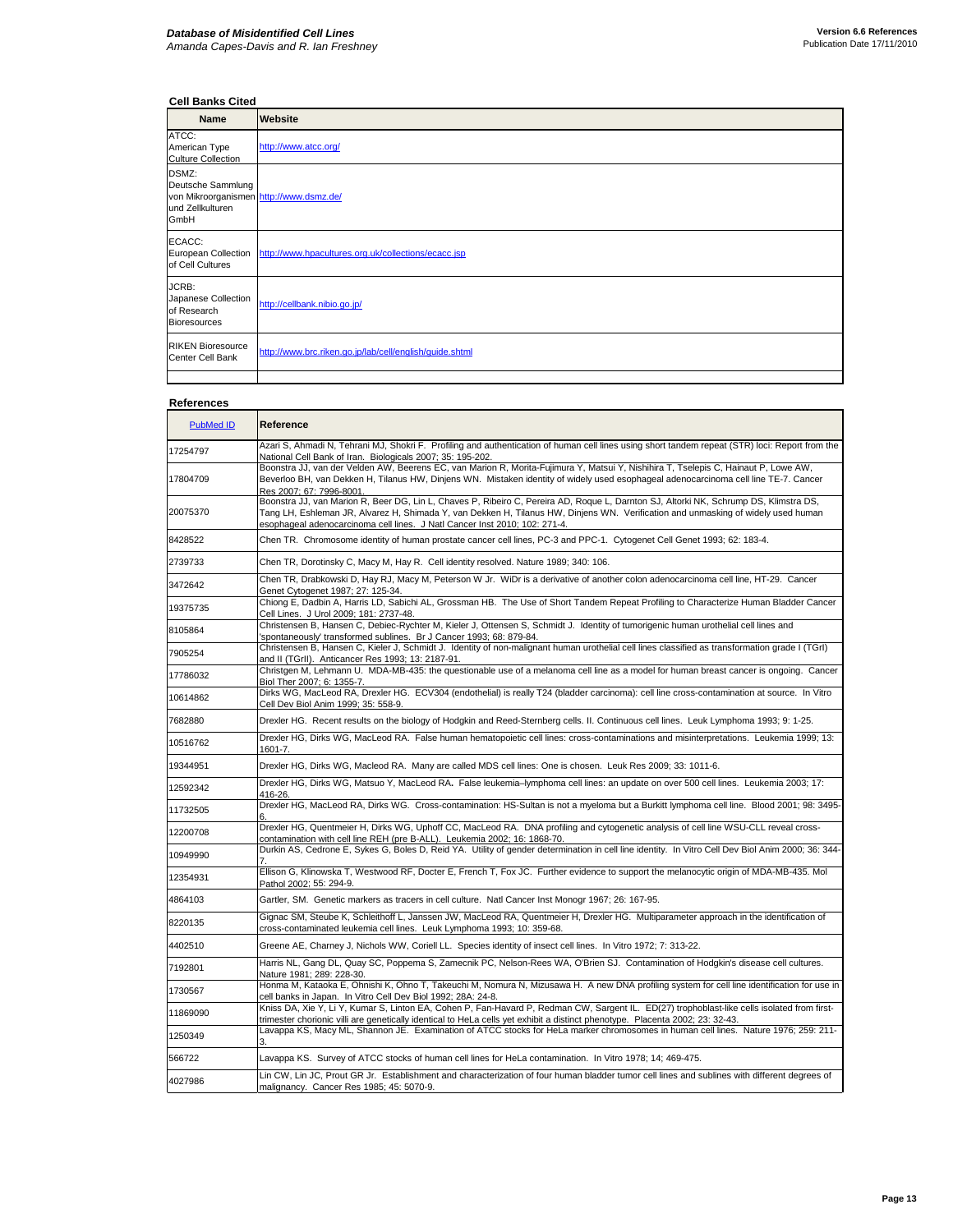| <b>PubMed ID</b>     | Reference                                                                                                                                                                                                                                                                                                                                                            |
|----------------------|----------------------------------------------------------------------------------------------------------------------------------------------------------------------------------------------------------------------------------------------------------------------------------------------------------------------------------------------------------------------|
| 16504380             | Liscovitch M, Ravid D. A case study in misidentification of cancer cell lines: MCF-7/AdrR cells (re-designated NCI/ADR-RES) are derived from<br>OVCAR-8 human ovarian carcinoma cells. Cancer Lett 2007; 245: 350-2.                                                                                                                                                 |
| 19372543             | Lorenzi PL, Reinhold WC, Varma S, Hutchinson AA, Pommier Y, Chanock SJ, Weinstein JN. DNA fingerprinting of the NCI-60 cell line panel.<br>Mol Cancer Ther 2009; 8: 713-24.                                                                                                                                                                                          |
| 10508494             | MacLeod RA, Dirks WG, Matsuo Y, Kaufmann M, Milch H, Drexler HG. Widespread intraspecies cross-contamination of human tumor cell lines<br>arising at source. Int J Cancer 1999; 83: 555-63.                                                                                                                                                                          |
| 9447816              | MacLeod RA, Dirks WG, Reid YA, Hay RJ, Drexler HG. Identity of original and late passage Dami megakaryocytes with HEL erythroleukemia<br>cells shown by combined cytogenetics and DNA fingerprinting. Leukemia 1997; 11: 2032-8.                                                                                                                                     |
| 3708594              | Masters JR, Hepburn PJ, Walker L, Highman WJ, Trejdosiewicz LK, Povey S, Parkar M, Hill BT, Riddle PR, Franks LM. Tissue culture model<br>of transitional cell carcinoma: characterization of twenty-two human urothelial cell lines. Cancer Res 1986; 46: 3630-6.                                                                                                   |
| 11416159             | Masters JR, Thomson JA, Daly-Burns B, Reid YA, Dirks WG, Packer P, Toji LH, Ohno T, Tanabe H, Arlett CF, Kelland LR, Harrison M, Virmani<br>A, Ward TH, Ayres KL, Debenham PG. Short tandem repeat profiling provides an international reference standard for human cell lines. Proc<br>Natl Acad Sci U S A 2001; 98: 8012-7.                                        |
| 2903855              | Matsuba I, Lernmark A, Madsen O, Michelsen B, Nielsen JH, Scholler J, Vissing H, Welinder B, Tommerup N, Mikkelsen M, et al. Gene probes<br>to detect cross-culture contamination in hormone producing cell lines. In Vitro Cell Dev Biol 1988; 24: 1071-6.                                                                                                          |
| 15771911             | Melcher R, Maisch S, Koehler S, Bauer M, Steinlein C, Schmid M, Kudlich T, Schauber J, Luehrs H, Menzel T, Scheppach W. SKY and<br>genetic fingerprinting reveal a cross-contamination of the putative normal colon epithelial cell line NCOL-1. Cancer Genet Cytogenet 2005; 158:<br>84-7.                                                                          |
| 14505435             | Milanesi E, Ajmone-Marsan P, Bignotti E, Losio MN, Bernardi J, Chegdani F, Soncini M, Ferrari M. Molecular detection of cell line cross-<br>contaminations using amplified fragment length polymorphism DNA fingerprinting technology. In Vitro Cell Dev Biol Anim 2003; 39: 124-30.                                                                                 |
| 12740908             | Moseley GW, Elliott J, Wright MD, Partridge LJ, Monk PN. Interspecies contamination of the KM3 cell line: implications for CD63 function in<br>melanoma metastasis. Int J Cancer 2003; 105: 613-6.                                                                                                                                                                   |
| 562836               | Nelson-Rees WA. MA160 and HeLa cell lines. In Vitro 1977; 13: 525.                                                                                                                                                                                                                                                                                                   |
| 535908               | Nelson-Rees WA. Prostatic acid phosphatase in cell lines MA 160, EB33 and HeLa cells. In Vitro 1979; 15: 935.                                                                                                                                                                                                                                                        |
| 6451928              | Nelson-Rees WA, Daniels DW, Flandermeyer RR. Cross-contamination of cells in culture. Science 1981; 212: 446-52.                                                                                                                                                                                                                                                     |
| 1246601              | Nelson-Rees WA, Flandermeyer RR. HeLa cultures defined. Science 1976; 191: 96-8.                                                                                                                                                                                                                                                                                     |
| 7394535              | Nelson-Rees WA, Flandermeyer RR, Daniels DW. T-1 cells are HeLa and not of normal human kidney origin. Science 1980; 209: 719-20.                                                                                                                                                                                                                                    |
| 9556756              | Ogura H, Fujii R, Hamano M, Kuzuya M, Nakajima H, Ohata R, Mori T. Detection of HeLa cell contamination--presence of human<br>papillomavirus 18 DNA as HeLa marker in JTC-3, OG and OE cell lines. Jpn J Med Sci Biol 1997; 50: 161-7.                                                                                                                               |
| 8397027              | Ogura H,Yoshinouchi M,Kudo T,Imura M,Fujiwara T,Yabe Y. Human papillomavirus type-18 DNA in so-called HEP-2-cells. KB-cells and F1-<br>cells - further evidence that these cells are. HeLa-cell derivatives. Cell Mol Biol (Noisy-le-grand) 1993; 39: 463-7.                                                                                                         |
| 6823318              | O'Toole CM, Povey S, Hepburn P, Franks LM. Identity of some human bladder cancer cell lines. Nature 1983; 301: 429-30.                                                                                                                                                                                                                                               |
| 11135436             | Pan Y, Lui WO, Nupponen N, Larsson C, Isola J, Visakorpi T, Bergerheim US, Kytölä S. 5q11, 8p11, and 10q22 are recurrent chromosomal<br>breakpoints in prostate cancer cell lines. Genes Chromosomes Cancer 2001; 30: 187-95.                                                                                                                                        |
| 12388152             | Patel VA, Logan A, Watkinson JC, Uz-Zaman S, Sheppard MC, Ramsden JD, Eggo MC. Isolation and characterization of human thyroid<br>endothelial cells [retraction]. Am J Physiol Endocrinol Metab 2009; 297: E562.                                                                                                                                                     |
| 7579375              | Pellat-Deceunynk C, Amiot M, Bataille R, Van Riet I, Van Camp B, Omede P, Boccadoro M. Human myeloma cell lines as a tool for studying<br>the biology of multiple myeloma: a reappraisal 18 years after. Blood 1995; 86: 4001-2.                                                                                                                                     |
| 19002917             | Perry GM, McDonald GJ, Ferguson MM, Ganassin RC, Bols NC. Characterization of rainbow trout cell lines using microsatellite DNA profiling.<br>Cytotechnology 2001; 37: 143-51.                                                                                                                                                                                       |
| 19557180<br>17004106 | Phuchareon J, Ohta Y, Woo JM, Eisele DW, Tetsu O. Genetic profiling reveals cross-contamination and misidentification of 6 adenoid cystic<br>carcinoma cell lines: ACC2, ACC3, ACCM, ACCNS, ACCS and CAC2. PLoS One 2009; 4: e6040.<br>Rae JM, Creighton CJ, Meck JM, Haddad BR, Johnson MD. MDA-MB-435 cells are derived from M14 melanoma cells--a loss for breast |
| 19087340             | cancer, but a boon for melanoma research. Breast Cancer Res Treat 2007; 104: 13-9.<br>Ribeiro FR, Meireles AM, Rocha AS, Teixeira MR. Conventional and molecular cytogenetics of human non-medullary thyroid carcinoma:                                                                                                                                              |
|                      | characterization of eight cell line models and review of the literature on clinical samples. BMC Cancer 2008; 8: 371.<br>Rush LJ, Heinonen K, Mrózek K, Wolf BJ, Abdel-Rahman M, Szymanska J, Peltomäki P, Kapadia F, Bloomfield CD, Caligiuri MA, Plass C.                                                                                                          |
| 11871388             | Comprehensive cytogenetic and molecular genetic characterization of the TI-1 acute myeloid leukemia cell line reveals cross-contamination with<br>K-562 cell line. Blood 2002; 99: 1874-6.                                                                                                                                                                           |
| 11433418             | Schmelz M, Cress AE, Barrera J, McDaniel KM, Davis TL, Fuchs L, Dalkin BL, Nagle RB. PEAZ-1: a new human prostate neoplastic epithelial<br>cell line [erratum]. Prostate. 2004; 61: 375.                                                                                                                                                                             |
| 18713817             | Schweppe RE, Klopper JP, Korch C, Pugazhenthi U, Benezra M, Knauf JA, Fagin JA, Marlow LA, Copland JA, Smallridge RC, Haugen BR<br>Deoxyribonucleic Acid profiling analysis of 40 human thyroid cancer cell lines reveals cross-contamination resulting in cell line redundancy and<br>misidentification. J Clin Endocrinol Metab 2008; 93: 4331-41.                 |
| 20200241             | Silversides DW, Music N, Jacques M, Webby R, Gagnon CA. Species origin investigation of the St. Jude porcine lung epithelial cell line (SJPL)<br>made available to researchers. J Virol 2010; Epub Mar 3.                                                                                                                                                            |
| 15548687             | Staege MS, Hutter C, Neumann I, Foja S, Hattenhorst UE, Hansen G, Afar D, Burdach SE. DNA microarrays reveal relationship of Ewing family<br>tumors to both endothelial and fetal neural crest-derived cells and define novel targets. Cancer Res 2004; 64: 8213-21                                                                                                  |
| 2650908              | Stratton MR, Darling J, Pilkington GJ, Lantos PL, Reeves BR, Cooper CS. Characterization of the human cell line TE671. Carcinogenesis<br>1989; 10: 899-905.                                                                                                                                                                                                          |
| No PMID              | Suzuki, T., Sekiguchi, M. (1999). Gastric cancer. In: Human Cell Culture Vol II, Masters JRW & Palsson, B, eds., Kluwer Academic Publishers,<br>Dordrecht. pp257-291.                                                                                                                                                                                                |
| 15679051             | Thompson EW, Waltham M, Ramus SJ, Hutchins AM, Armes JE, Campbell IG, Williams ED, Thompson PR, Rae JM, Johnson MD, Clarke R.<br>LCC15-MB cells are MDA-MB-435: a review of misidentified breast and prostate cell lines. Clin Exp Metastasis 2004; 21: 535-41.                                                                                                      |
| 12453433             | Unger RE, Krump-Konvalinkova V, Peters K, Kirkpatrick CJ. In Vitro Expression of the Endothelial Phenotype: Comparative Study of Primary<br>Isolated Cells and Cell Lines, Including the Novel Cell Line HPMEC-ST1.6R. Microvasc Res 2002; 64: 384-97.                                                                                                               |
| 11522622             | van Bokhoven A, Varella-Garcia M, Korch C, Miller GJ. TSU-Pr1 and JCA-1 cells are derivatives of T24 bladder carcinoma cells and are not of<br>prostatic origin. Cancer Res 2001; 61: 6340-4.                                                                                                                                                                        |
| 14518029             | van Bokhoven A, Varella-Garcia M, Korch C, Johannes WU, Smith EE, Miller HL, Nordeen SK, Miller GJ, Lucia MS. Molecular characterization<br>of human prostate carcinoma cell lines. Prostate 2003; 57: 205-25.                                                                                                                                                       |
| 3167823              | van Helden PD, Wiid IJ, Albrecht CF, Theron E, Thornley AL, Hoal-van Helden EG. Cross-contamination of human esophageal squamous<br>carcinoma cell lines detected by DNA fingerprint analysis. Cancer Res 1988; 48: 5660-2.                                                                                                                                          |
| 12619888             | van Pelt JF, Decorte R, Yap PS, Fevery J. Identification of HepG2 variant cell lines by short tandem repeat (STR) analysis. Mol Cell Biochem<br>2003; 243: 49-54.                                                                                                                                                                                                    |
| 17804723             | van Staveren WC, Solís DW, Delys L, Duprez L, Andry G, Franc B, Thomas G, Libert F, Dumont JE, Detours V, Maenhaut C. Human thyroid<br>tumor cell lines derived from different tumor types present a common dedifferentiated phenotype. Cancer Res 2007; 67: 8113-20.                                                                                                |
| 11433521             | Varella-Garcia M,Boomer T,Miller GJ. Karyotypic similarity identified by multiplex-FISH relates four prostate adenocarcinoma cell lines: PC-3,<br>PPC-1, ALVA-31, and ALVA-41. Genes Chromosomes Cancer 2001; 31: 303-15.                                                                                                                                            |